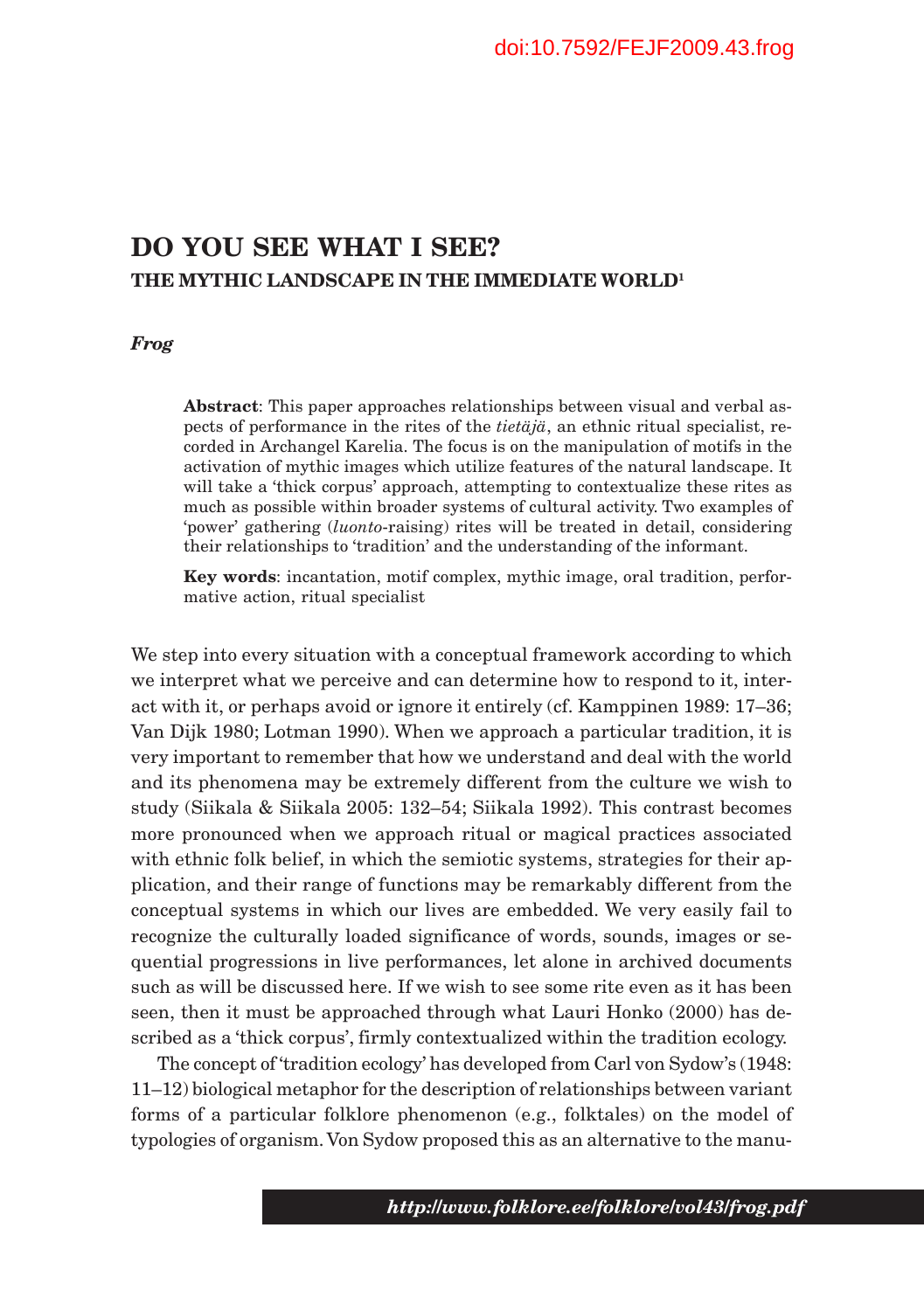script stemma model of the Historical-Geographic School. Consequently, the biological metaphor invites adaptation and change to be approached as 'evolution' rather than 'corruption'. This biological metaphor was developed into the more dynamic metaphor of approaching relationships between types of folklore 'organisms' within social and cultural environments on the model of an ecological system.**2** The framework of a tradition ecology highlights interrelationships between folklore phenomena, and the ability for a change in one narrative, genre or mode of expression to affect changes in others.

Honko's 'thick corpus' approach belongs to the shift in emphasis from 'text' to 'performance' in folkloristics. A thick corpus is intended to provide a strategy for approaching, identifying, distinguishing and interpreting different types of variation. Honko (2000: 16) states: "The multiplicity of data is not the only criterion of a 'thick' corpus. The commensurability and comparability of the data are just as important." The basic principles underlying a thick corpus are that oral traditions are characterized by variation, and that concentrated collections of data are required in order to be able to identify and interpret variation. Concentrated collections of data include both information related to individual performances and information relevant for contextualizing individual performances in relation to the tradition or traditions which they reflect or represent and for contextualizing the tradition or traditions more generally within the tradition ecology. The definition of a 'thick corpus' remains relative to the phenomenon under discussion (e.g., a single incantation or magical practices more generally) and the scope of discussion and comparisons (e.g., the repertoire of a specific individual, village, or the phenomenon's cultural activity across a broad region or internationally). A corpus may be considered 'thick' if it is able to fulfil the function of providing "a solid field of observation conducive to the understanding of prime 'causes' or sources of variation" (Honko 2000: 17). Practically speaking, a thick corpus is intended to provide a body of material which makes it possible to approach how both performance and variation are used in the construction of identities and meanings.

A thick corpus is essential in approaching the semiotics of performance, but developing a thick corpus normally concentrates on oral aspects of performance. The focus here will be on relationships between the visual motifs of oral performance and visual motifs which utilize the landscape, 'props', and physical actions in the rite techniques of the *tietäjä*, a Finno-Karelian ritual specialist and otherworld intermediary. Whereas John Miles Foley (1992; 1995) has established the theory of 'word power' for the loaded systems of values, associations and implications which words, formulae and meters can develop through their regular patterns of application in traditional contexts, Honko (1998: 96– 97; 2003: 113) proposed the term 'image power' for the corresponding systems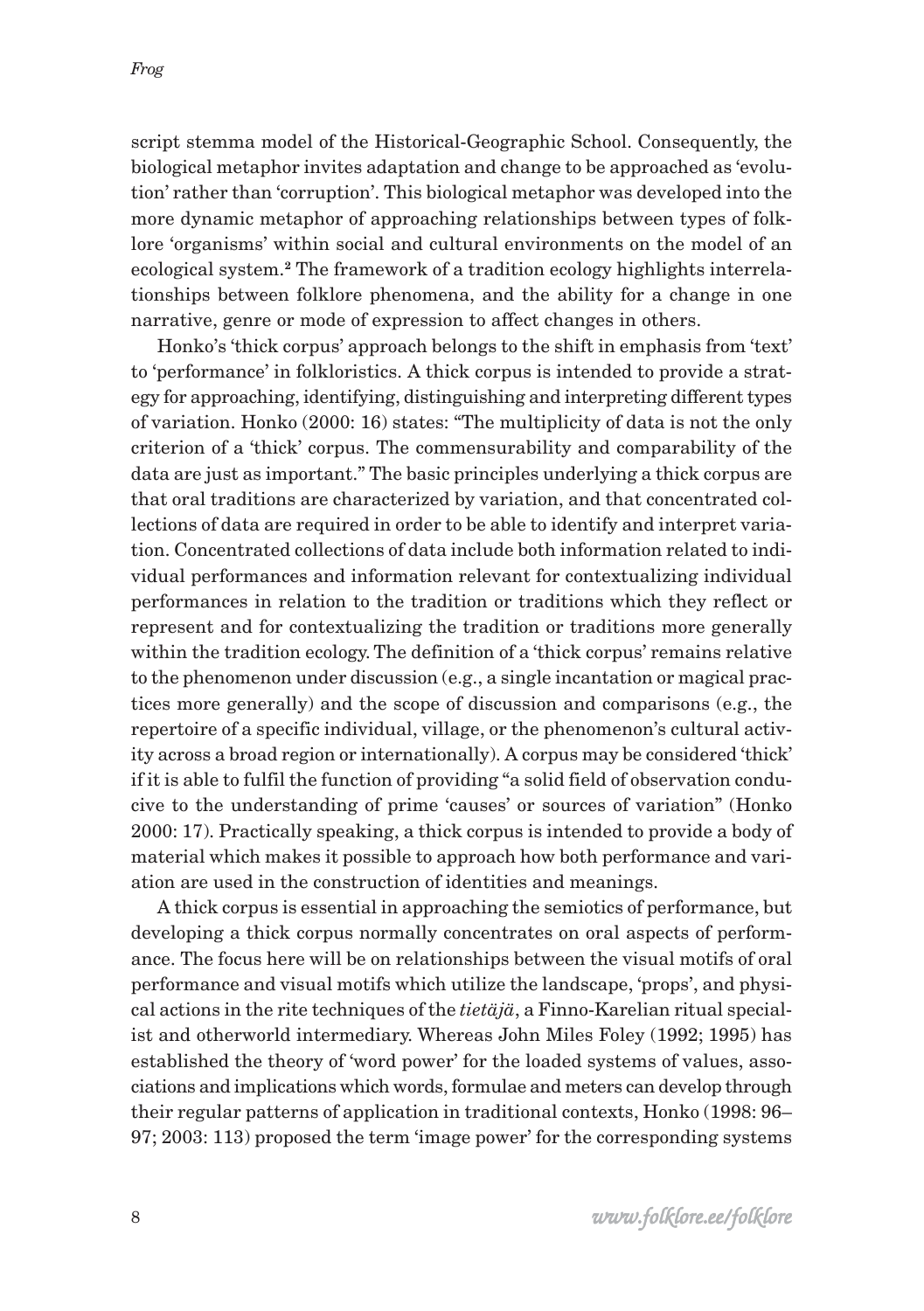with which images become loaded by tradition. It is this 'image power' which is manipulated by the *tietäjä* in the combination of visual motifs expressed verbally and physically for the activation of mythic images, generating an identity between the immediate world and the mythic landscape of cosmological proportions. It is only within a thick corpus that it gradually becomes possible to see this landscape as it was seen by the *tietäjä* in performance.

The institution and practices of the *tietäjä* have been studied extensively by Anna-Leena Siikala (2002a). Siikala's treatment deals extensively with mythic images and their relationships to the conceptual system, the history of motifs and their significance within their cultural activity. Here I will address some applications of the knowledge and understanding of these culturally loaded motifs focusing on two primary examples of archived descriptions of *luonto*raising (i.e. 'power-gathering') rituals. This treatment will focus on accounts of *tietäjä* rituals which come from Archangel Karelia. The cultural activity of this region was well documented, and a treatment of the ritual activities of the *tietäjä* more generally would require addressing the significant range of regional variation, complicating the discussion unduly. The first example addresses a rite which appears to have been heavily loaded with a range of motifs around a central mythic image complex. The rite gives the impression that it has been loaded with as much 'image power' as possible, whether by the informant himself, or through what might be described as an accumulation of information in a long process of transmission. This offers the possibility of introducing the dynamism of the image complex which is central to both rites. The second example will treat the description of another power-gathering ritual which appears to be manipulating the 'image power' associated with a particular mythic event. This rite is unusual in several respects, as is the mythic event which appears to be its referent.**<sup>3</sup>**

## **THE MYTHIC WORLD**

Before we consider the *tietäjä* rituals, it is necessary to place them in the context of the world in which they were applied. This world and its phenomena were understood very differently from our own. The landscape was filled with supernatural beings with their own invisible societies (Stark 2002b) and more ambient forces which could be potentially dangerous to people (Stark 2002a; Stark 2006). Every event could be attributable to some sort of agent, and every accident could be subject to an assignation of blame.**4** The seen world was animated and affected by the unseen world and its inhabitants, as well as supernatural beings, witches and *tietäjät* who manipulated them. The appear-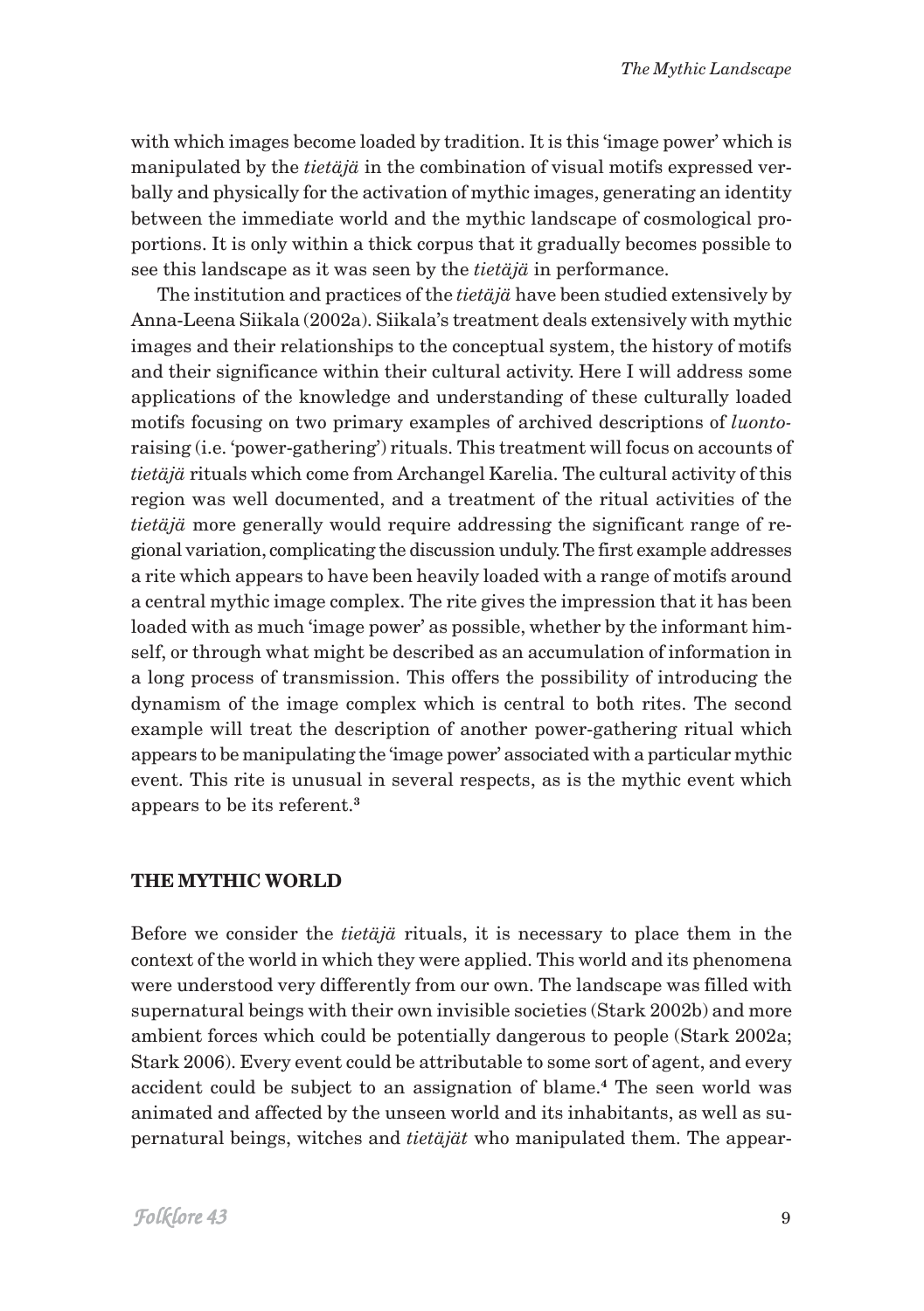ance of a bird could be a soul of the dead (Söderholm 1980) or the supernatural agent sent by a local adversary (Siikala 2002a: 226–228, 238–239, 265), and the appearance of a snake could constitute a supernatural attack (Stark 2006: 247– 248). The immediate world extended from the immediate landscape into the topography of the mythic world without interruption – places like Pohjola and Tuonela as well as a world of gods above and a Hell somewhere below (Siikala 2002a).**5** There is no reason to assume that for many or even most of the people who communicated knowledge of the mythic world (either accidentally in generic performance or more actively in conventional discourse), that the river of Tuoni ('Death') was any more or less real than the River Jordan (cf. Mansikka 1909). The mythic world was an organic part of the cultural worldview, extending from the extremes of cartographic space to the subtle semiotics and superstitions of everyday life.

# **THE** *TIETÄJÄ* **AS INTERMEDIARY**

The *tietäjä* is a nearly extinct variety of ritual specialist who functions as an intermediary between the living human community and the population of the unseen or mythic world. The *tietäjä* had a number of functions in different social contexts, and his ability to fulfil these functions was often dependent on incantations. In these incantations, the *tietäjä* organized and manipulated images, motifs and even mythological narrative in verbal representations of power, the knowledge which gave him that power, and representations of relevant events or activities in the unseen world which he could activate, affect, or command directly (Siikala 1986; Siikala 2002a: 71–120). The *tietäjä* was inclined to develop a highly specialized knowledge and understanding of the mythic world, both in order to act as an intermediary for the living human community and also to be able to apply and manipulate his knowledge of this mythic world verbally in incantations (Siikala 2002a; Siikala 2002b; cf. Honko 1998). The majority of the *tietäjä*'s incantations have been documented as "librettos" without descriptions of how they were performed or any actions which may have accompanied them. Lauri Honko (1960: 57) and Martti Haavio (1967: 340) compare the *tietäjä*'s performance to a play, because the images of incantations and their manipulation cause and describe the effects which the *tietäjä* has on the unseen world through his performance, both in remote mythic locations and also immediate to the patient's body: the incantation text is a "libretto" through which we can follow and interpret the sequence of the play's action in both the seen and unseen worlds (Cf. Siikala 1986; Siikala 2002a: 93–120; Piela 2005). Comparison with a play becomes increasingly appropriate as we move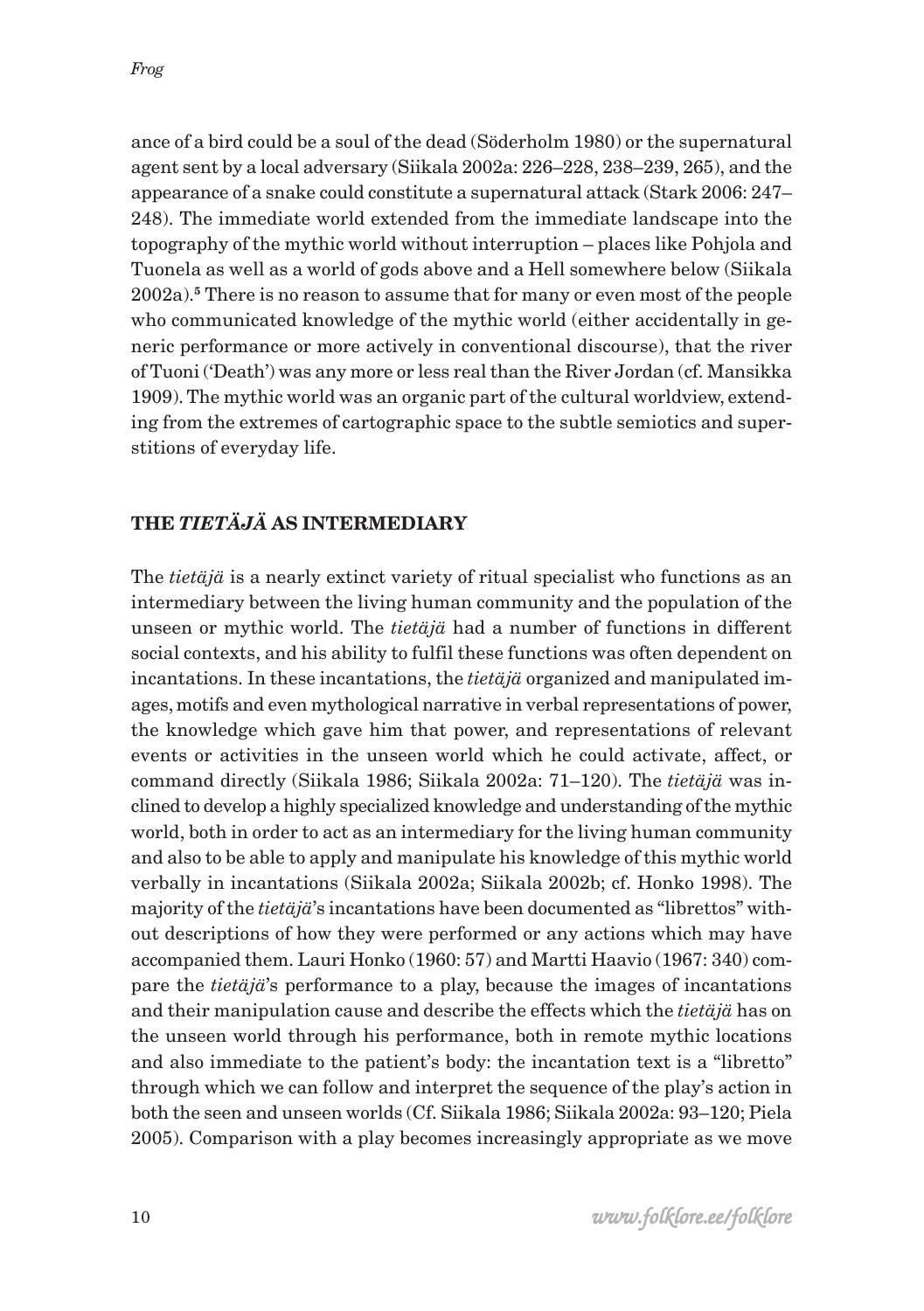to the much more dynamic scene of the *tietäjä*'s performance in which the libretto is combined with the semiotics of action, objects and the landscape itself.

### **THE FIXED STONE IN PERFORMANCE**

Within descriptions of *tietäjä* rituals in Archangel Karelia, there are numerous accounts of using a stone which is somehow fixed in the landscape.**6** The stone is most often an *alakivi* (an 'earth-fast stone'),**7** or a stone in a course of rapids.**<sup>8</sup>** It becomes apparent very quickly that stones of this type have some sort of special associative significance.<sup>9</sup> It is also apparent that the associations which give this stone value do not require a specific stone in the landscape – the earth-fast stone or stone in the course of rapids is not a particular socially acknowledged magical location with specific associations and values attached to it: as far as we can tell, it can be any stone appropriately fixed in the landscape which can be used to activate a load of 'image power'. We also observe that the stone provides a location, but that additional motifs are also associated with it in performance. For example, in power-gathering rituals, the first thunder of spring**10** or Juhannus (i.e. Midsummer) night**11** often defines the time at which the ritual must be performed, water from a course of rapids may be incorporated into the ritual even when the stone is an earth-fast stone rather than a stone in the rapids,**12** it may involve wood from a tree split by lightning,**13** burning wood,**14** turning in a circle,**15** and/or performance in the nude.**<sup>16</sup>**

#### **THE 'BLUE STONE' MYTHIC IMAGE**

One of the most powerful mythic images which is manipulated in Kalevalaic poetry is the image of a magic stone or mountain which has developed systems of associations within the tradition. This complex of images and verbal forms has been discussed by Siikala (2002a: 178–203), and in a much earlier treatment, Viljo Johannes Mansikka (1911) used the term 'Blue Stone' (*der blaue Stein*) to refer to the system of images. Mansikka's term is a translation of the expression *sininen kivi*, 'blue stone', from Kalevalaic verse. This distinctive expression appears more or less exclusively in representations of mythic images associated with this image complex, and Mansikka adopts it as a term for the image complex more generally. The term itself may belong to a very old and widespread tradition of the fixed stone which provides access to the mythic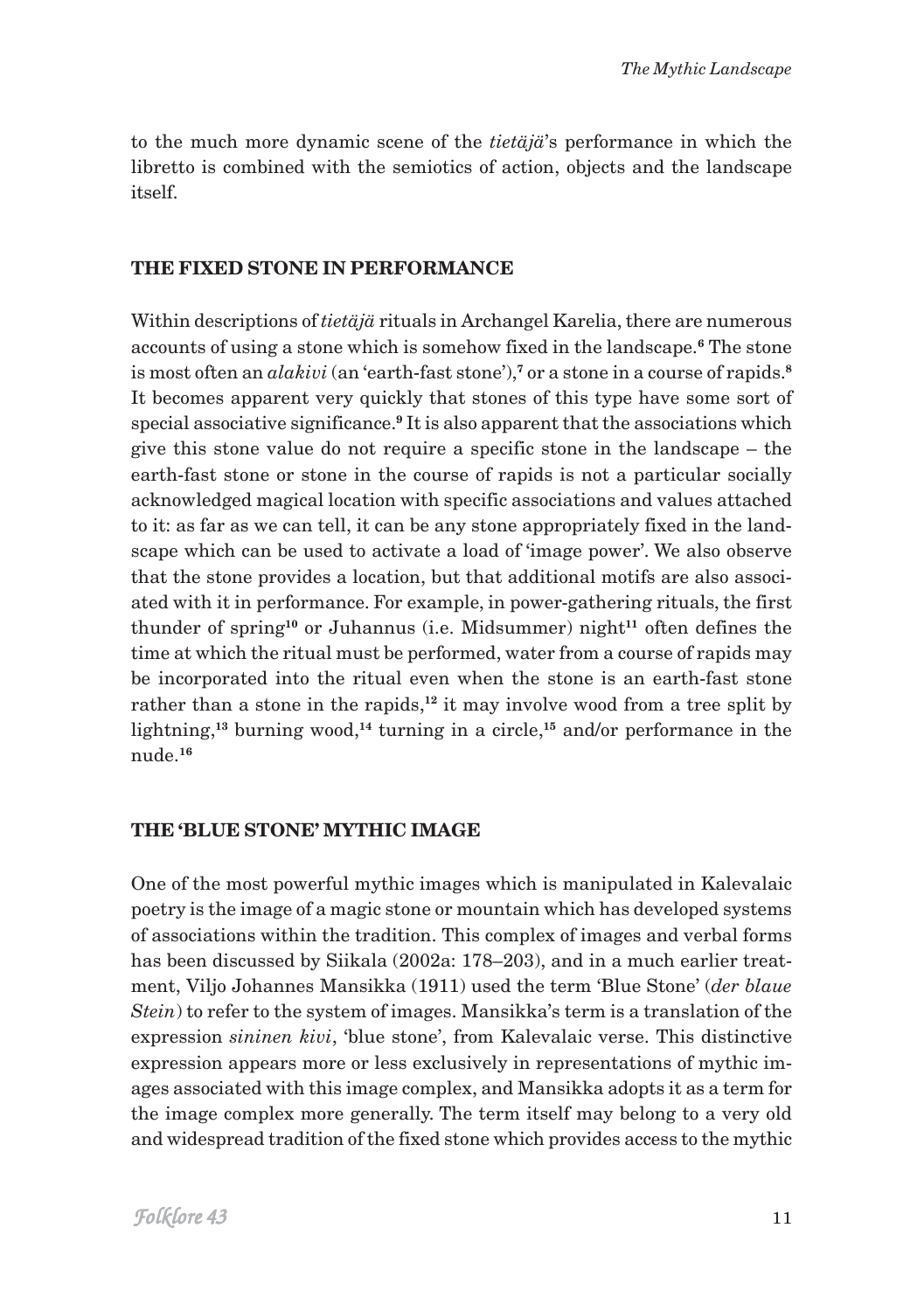world and finds manifestations in the immediate landscape (see further Ahlqvist 1995; Frog 2008).

Verbally, the parallelism in the poetic tradition leads to an ability to refer to most things in at least two different ways – for example, *kirjavan kiven kolohon, voaran rautasen rakohon* 'into a hole in a colourful stone, into a crack in an iron mountain'.**17** Parallelism is then coupled with repetitions and variation within a performance, between performances, and between individuals, increasing these patterns of association. The verbal patterns of representation rely on both verbal and visual memory, each of which may draw up sets of associations.**18** Either or both of these may also bear additional conceptual associations, for example related to meaning or function and contexts of application. The individual develops these patterns of association in relation to conceptions about the mythic world and its appearance, content and the applications of this information. The networks of association are therefore neither necessarily constant nor consistent across all individuals participating in the tradition. In many cases a mythic image such as the Blue Stone is applied without verbally identifying it with a specific (i.e. named) location or feature in the mythic landscape, opening its relationship to the otherworld topography and other applications of the same or related images to interpretation. However, the images continue to retain powerfully loaded associations through the process of their cultural activity.

These systems of associations appear to center around two highly developed mythic images. First, these images and formulae are strongly associated with a location to which pains and illnesses are banished, and these often appear to be connected to or reflections of the more complex banishment location referred to as *kipuvuori*, 'pain mountain', and its synonyms,**19** the terms for which may have been variously interpreted as descriptions or proper names for specific definable locations in the otherworld topography. This pattern of applications identifies the location as a point of access to or in the supernatural world and more generally with traditions of the world mountain and *axis mundi*. It is worth mentioning that this system of associations included the image of a mill, and the term *alakivi* which is used to refer to the stone fixed in the earth and associated in several examples with rotation is the word used for the lower stone in a mill (*Karjalan Kielen Sanakirja* 1968–2005: s.v. 'alakivi 1'). The images are also associated with the stone at the creation of the world, where it becomes identified with the world tree image, such as *Iso Tammi*, 'the Great Oak', and a source of creative power. However, it should be stressed that the complex relationships between verbal expression and image lead to a plurality of images which are loaded with powerful associations rather than their reduction to a single unified form.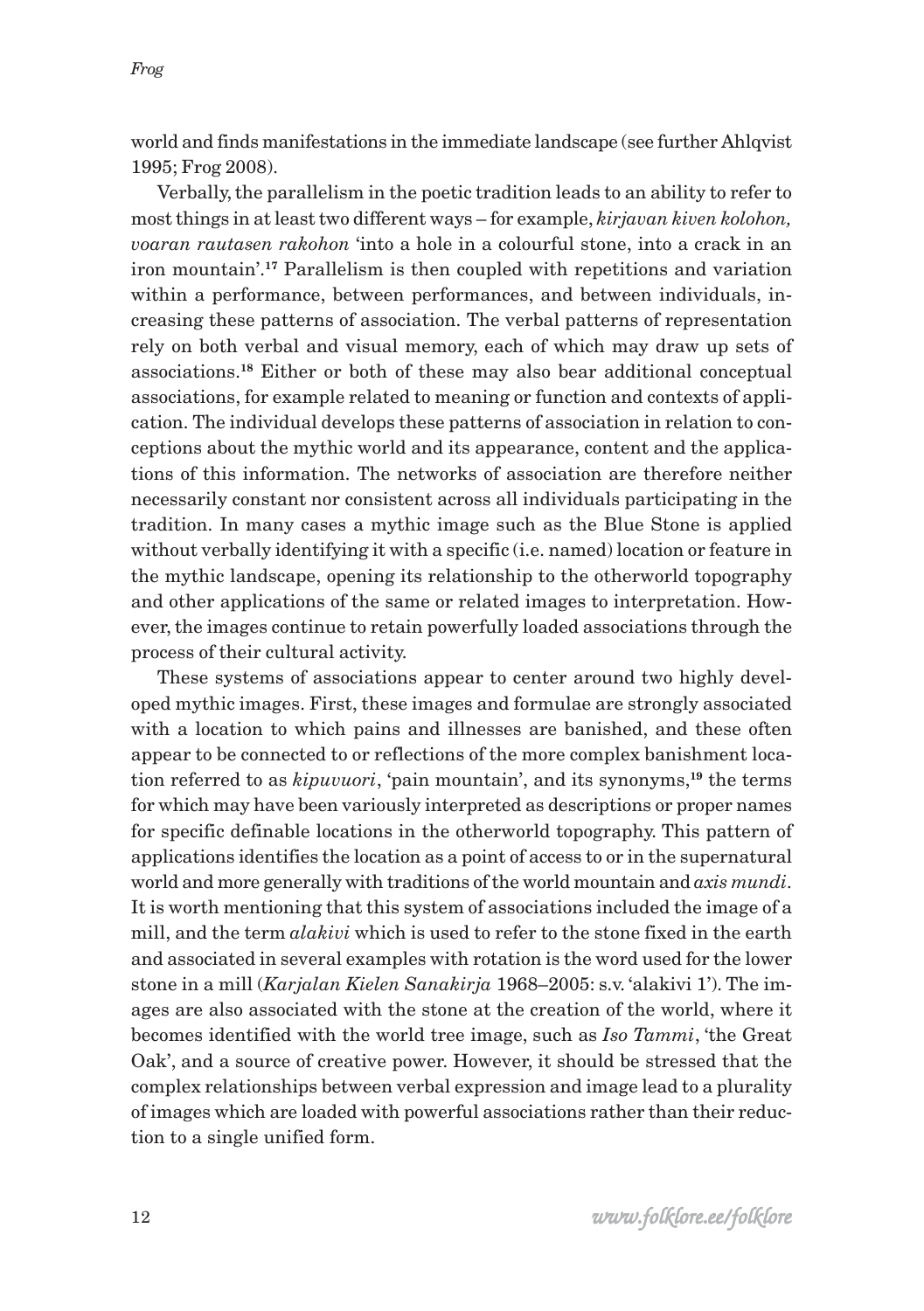The variation in these relationships is almost certainly augmented by their intimate connections to magical practice and their use in incantations. The incantations and rituals of the *tietäjä* were transmitted as a highly specialized and often 'secret' knowledge (Piela 2005; Siikala 2002a: 76–79; Tarkka 2005: 86–87; Stark 2006: 177–180). This means it passes along what can be referred to as 'closed conduits of transmission':**20** it is not generally available to the community and not subject to the same constraints as, for example, narrative poetry on mythological subjects which were open to community discourse in terms of interpretation, variation and criticism. These closed conduits of transmission also increase the degree to which each individual *tietäjä*'s internalized understanding of the mythic world is more strongly influenced by the specific authorities from whom he learns his art, and that his understanding of the values and applications of the images he wields will be at variance with *tietäjä*s who learned from different authorities: A *tietäjä* must be exposed to the secret knowledge of other *tietäjä*s in order to be influenced by it.

#### **APPROACHING THE SEMIOTICS OF PERFORMATIVE ACTION**

The use of stones in the landscape indicates that they were somehow significant in magical performance. When a *tietäjä* positioned himself on an *alakivi* or a stone in a course of rapids, the activated load of 'image power' somehow influenced or made possible his access to the mythic world, or his ability and authority to affect the forces and inhabitants of the mythic world. Our sources for ritual activity only offer descriptions of the use of the stone in the landscape and the incantations performed there. In other words, we can see that the earth-fast stone and the stone in the rapids had significance and value within the semiotics of space and performative action, but the sources do not offer clear explanations for why or how these semiotics were understood – how or why the stone was significant or valuable and what kinds of associations were connected to it in performance. It is necessary to approach these performances in relation to the content of the incantations which are performed and contextualize them in the thick corpus or broader patterns of association within the tradition ecology.

A corresponding action appears in the Kalevalaic tradition where we hear of singing on an *ilokivi*, 'joy-stone', on a *kirjava kivi*, 'colourful stone'.**21** The formula *alasti alakivella*, 'naked on an earth-fast stone', is strongly associated with magical practice**22** as well as defence from magic.**<sup>23</sup>** *Alakivi* only rarely appears in the parallelism of Kalevalaic poetry in Viena Karelia,**24** although the term is associated with the network of Blue Stone images. For example, in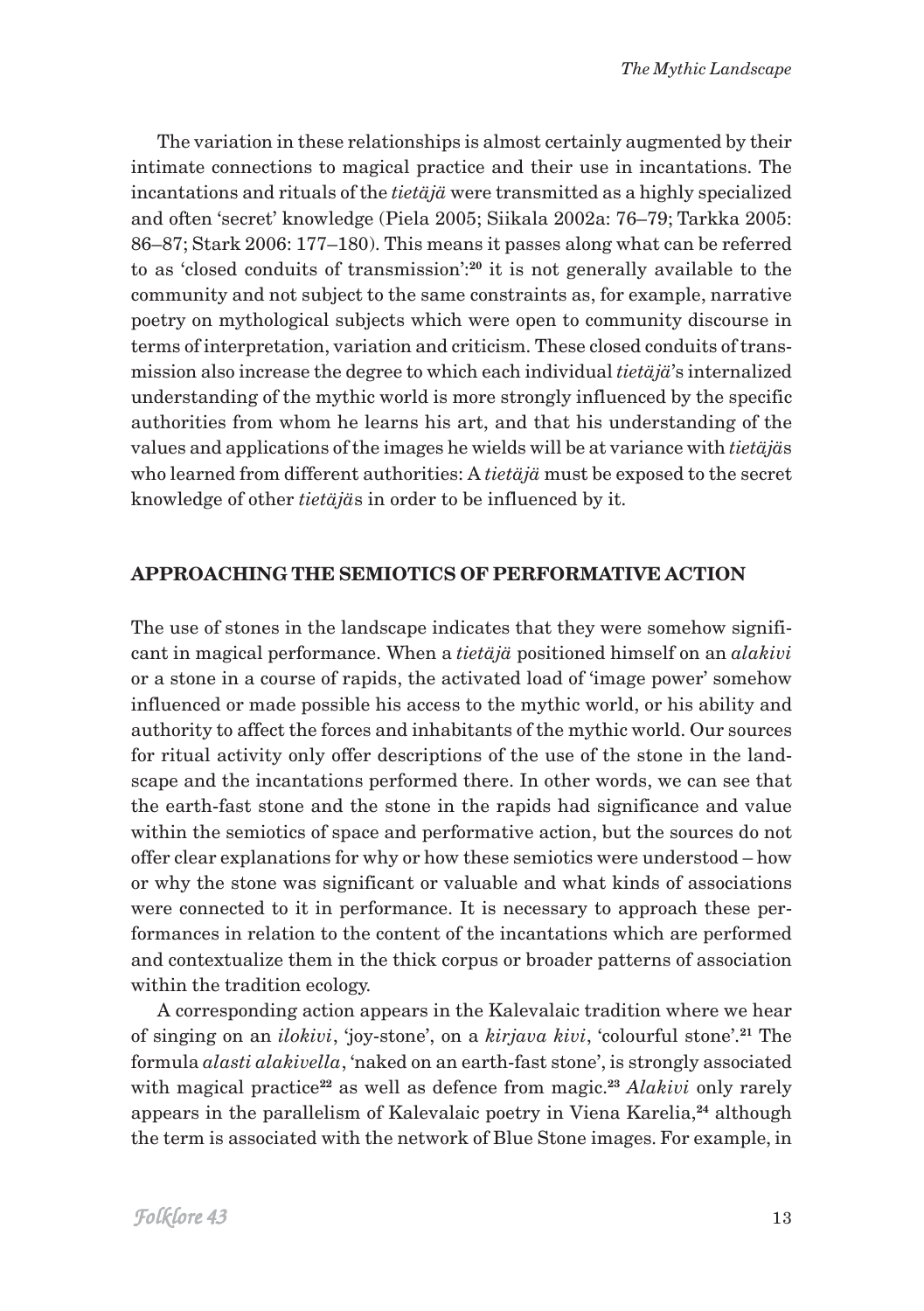one instance, *alakivi* is the word for the stone in a fiery course of rapids at the creation of the Great Oak.**<sup>25</sup>**

In many of the rituals, the performative action of the ritual appears to have a direct relationship to the content of the incantation. For example:

*Tietäjä varustaa itsejään parantamaan lähtiissään, siten että otetaan riehtilä ja kolme viikatetta ja vanha sotamiekka. Sittä mennään kosken kivelle, riisutaan itsensä alasti, pannaan se riehtilä kivelle ja viikatteet riehtilän päälle ja siinä sillä miekalla kolmesta kohti itsen kierretään ympäri ja kiertäissä luvetaan että:*

*Tämä on kumma kuulijalle, Ihme ilman istujalle, Missä miehet meikaroivat, Kussa uhmovat urohot? Päällä rautasen kallion, Alasti alakivellä Rauta paitoihen paneksen, Teräsvöihen telkitseiksen; Rauta paijois' on parempi, Teräsvöissä tenhosampi, Pohjan noitien sejassa, Tasapäässä tappelussa, Ettei pysty noijan nuolet, Eikä velhon veitsi rauvat, Eikä ampujan aseet.* (*SKVR* I<sub>4</sub> 473a)

When he goes out to cure someone, a *tietäjä* equips himself by taking a frying pan and three scythes and an old war-sword. Then he goes to a stone in a course of rapids, strips himself naked, puts the frying pan on the stone and the scythes on the pan and he turns himself around three times there with the sword and while he is turning he recites:

This is strange to the listener A wonder to the one sitting Where do men *fight with swords* Where are heroes *defiant*? On top of an iron cliff Naked on an *alakivi* Putting on an iron shirt Securing a steel belt; It is better to be iron-shirted More glorious in an iron belt In a mix-up with sorcerers of the north Head to head in battle That the sorcerers' arrows are not effective Nor the wizard's iron knives Nor the shooter's weapons.

The words of the incantation appear to associate the stone in the rapids on which the *tietäjä* performs with an *alakivi* in the incantation, and this *alakivi* takes on the mythic proportions of an 'iron cliff'.**26** At the same time, the lines *missä miehet meikaroivat, kussa uhmovat urohot?* translated here as 'where do men fight with swords, where are heroes defiant?', become interpretable through the context of performative action and introduction of visual motifs in performance. The verb *meikaroida* is not etymologically connected to *miekka*, 'sword', although it appears to be associated with the sword used in perform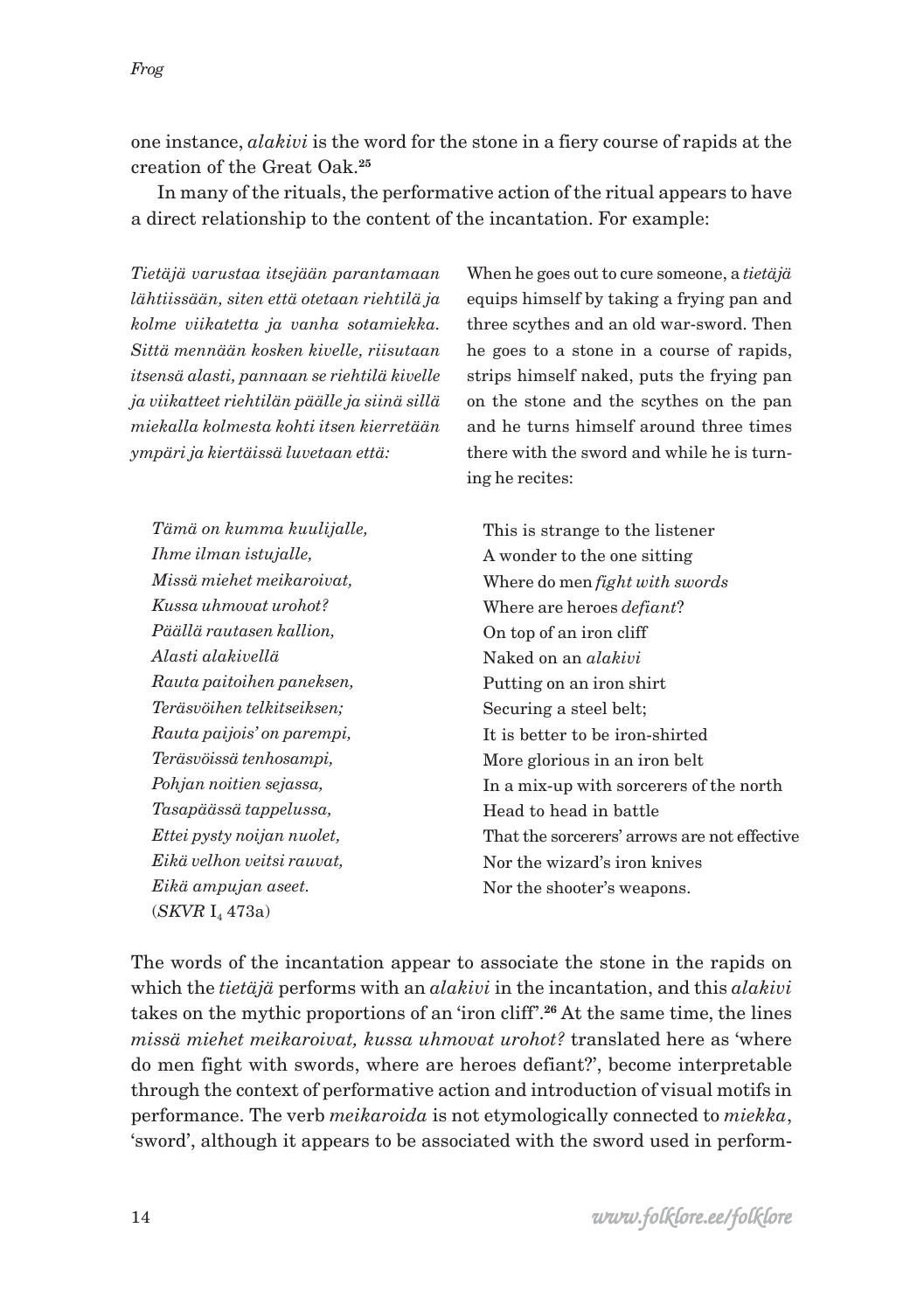ance in conjunction with other battle imagery in the incantation itself. *Meikaroida* means to be busy, 'bustling', or working at doing something, and although *uhmo-* words may be connected with 'defiance', they may also be more generally understood as intense, swift and possibly agitated action.**27** The *riehtilä*, 'frying pan', into which the scythes are placed is particularly interesting as a visual motif introduced into the performance because *kipuvuori* or 'pain mountain', which participates in the system of Blue Stone images, often incorporates images of *kivutar*, 'pain-maiden', boiling or cooking pains and illnesses in a pot or pan,**28** and in one instance in Viena Karelia, we even find *alakivi* as the stone on which pains are cooked in a pan by the supernatural woman.**<sup>29</sup>**

In this performance, the *tietäjä* goes to the stone with a sword and applies the imagery of battle and armour to secure himself against *noijen nuolet*, 'witches' arrows'. Although the exact function of the images which the *tietäjä* is manipulating in his performance is unclear, his position on a stone in the course of rapids becomes loaded with associations of cosmological proportions related to both the Great Oak, which is the source of magic shot (Honko 1959: 132–135; Krohn 1917: 164–177; Franssila 1900: 446–476), and also with locations such as 'pain mountain', where pains and illnesses are sent to suffer or be destroyed. It is unclear how the performer understands these images – whether he has a developed conception of their relationships and values – because this understanding is subjective. This example is interesting because the performer appears to be loading the scene with a full range of motifs associated with Blue Stone images in an almost ambient activation of 'image power': priority appears to be placed on loading the performance with as much 'power' as possible rather than attempting to generate a coherent relationship with any single aspect or conception of the Blue Stone image complex. This can be compared to calling on a full range of both Christian and non-Christian figures for aid in incantations, composite incantation strategies which appear to apply the *tietäjä*'s full arsenal in order to insure success, incantations which present more than one banishment location or load, for example, a full spectrum of Blue Stone images in a single composite location (cf. Siikala 2002a; Frog 2008).

In Viena Karelia, the rituals in which the *tietäjä* positions himself on a stone are often associated with raising *luonto*, 'personal internal power or spirit', and accompanied by an incantation with couplet, *nouse luontoni lovesta, haon alta haltijani* – 'rise, my power, from the hole, from beneath the log, my spirit'.**30** In Viena Karelia this couplet was regularly accompanied by the couplet, *haon alta hattu peässä, kiven alta kinnas keässä* – 'from beneath the log, hat on head, from beneath the stone, mittens in hand'.**31** There appears to be an established association between the log and stone within these incantations, an association which extends into the poetry more generally.**32** The ver-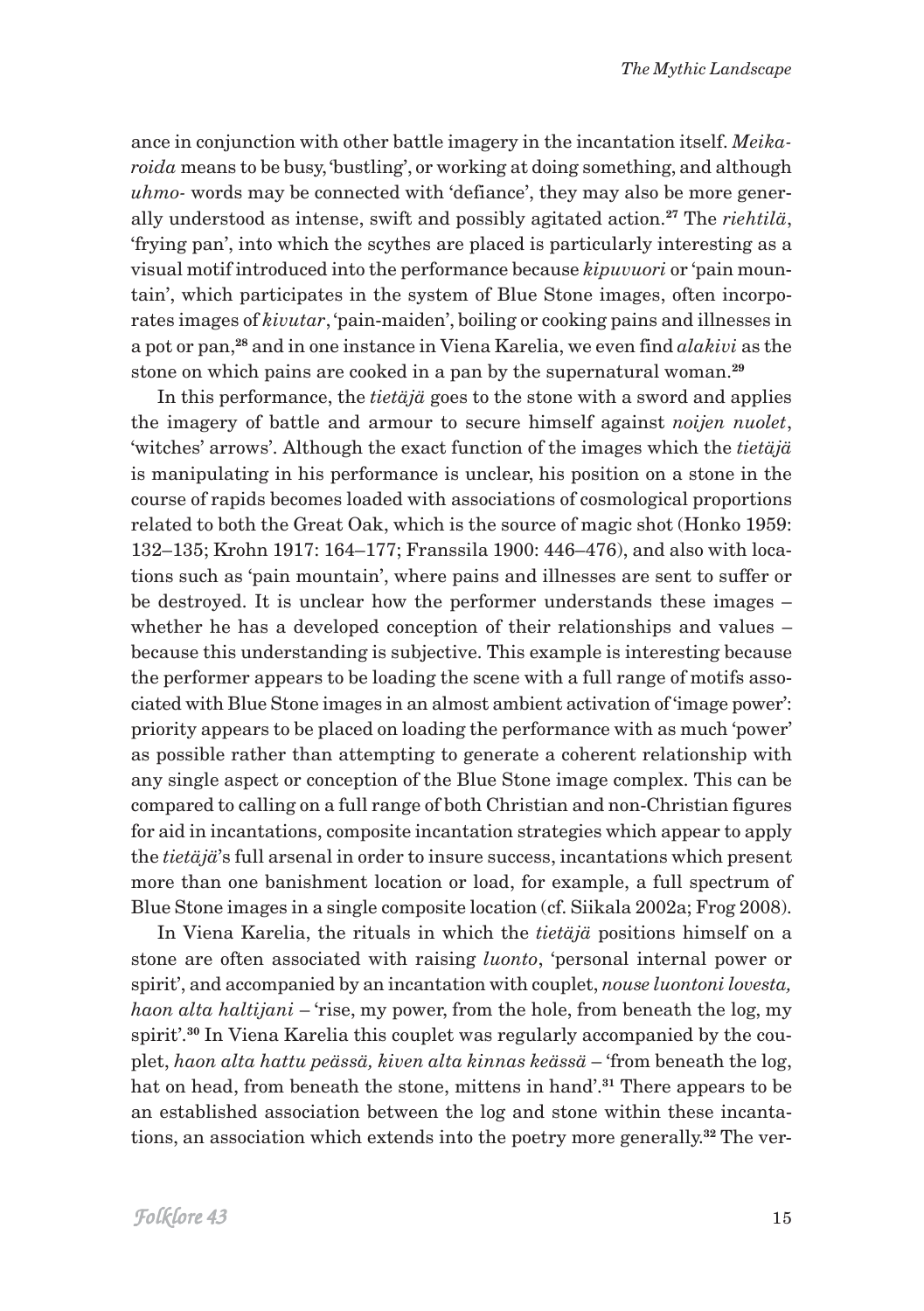bal expressions interact with the visual motifs in performance, and a hole, crack or cleft in or at the stone is part of the broader Blue Stone image-complex, although it tends only to be reflected verbally.**33** There appears to be some sort of connection between the *lovi*, 'notch, hole or cleft', of these incantations and the stone in ritual performances. Considering that an individual's *luonto* was not normally considered separable outside of these crystallized expressions in verse connected with *lovi*, **34** and the idiomatic expression for falling into an unconscious trance was *langata loveen*, 'to fall into a *lovi*', it is at least possible that these crystallized and largely idiomatic expressions with ritual-specific applications may reflect the persistence of the semiotics of shamanic soul-journeys and the more widespread conception of the world tree or *axis mundi* connecting a layered conception of the cosmos (cf. Siikala 2002a: 263).**35** The couplet *nouse luontoni lovesta, haon alta haltijani* is extremely interesting because the *hako*, 'log of a fallen tree', is not present in the semiotics of action except in cases where the fragments of a tree felled by lightning are brought by the *tietäjä* to the stone on which he performs. However, we find the same couplet in a power-gathering ritual in which the *tietäjä* climbs down under the roots of a tree which had been felled by a storm, placing himself in some sense *haon alle*, 'beneath the log', in the *lovi* created by the uprooted tree, although there is no stone:**<sup>36</sup>**

*Tietäjällä luonto nousee, kuin ottaa kolmesta yksikantaisesta pihlajasta kappaleen ja myrskyn kaatanoan puun sijalle tekee tulen ja niitten pihlajan kappaleitten toiset päät panee tuleen, ja kuin ne palavat, niin toisesta päästä vesi tirsuu, niin sitä vettä otetaan senlaiseen astijaan, johon ei tuuli käy. Ja sittä kuin keväillä ensikerran ukkonen kuuluu, silloin menee myrskyn kaataman juurikan alle ja siellä juopi sen vein ja lukee että:*

*Nouse luontoni lovesta, Haon alta haltijani j. n. e.* 

*niin sittä tulee niin luonnokkaaksi, että sairaita päästäissä tauti pakenee*  $palign$ *jasta luontoakin.*  $(SKVR I<sub>4</sub> 17)$ 

A *tietäjä*'s power rises when he takes three pieces from a single-trunked rowan and makes a fire at the side of a tree felled by a storm and places one end of these pieces of rowan in the fire, and as they burn, then water will seep from the other end, then this water is collected into a sort of container that wind can't get into. And when thunder is heard for the first time in the spring, then he goes down under the roots of the tree felled by the storm and there he drinks that water and recites that:

Rise my power from the hole, From beneath the log my spirit, etc.

so then he becomes so powerful that when treating the sick, the illness will flee from his power alone.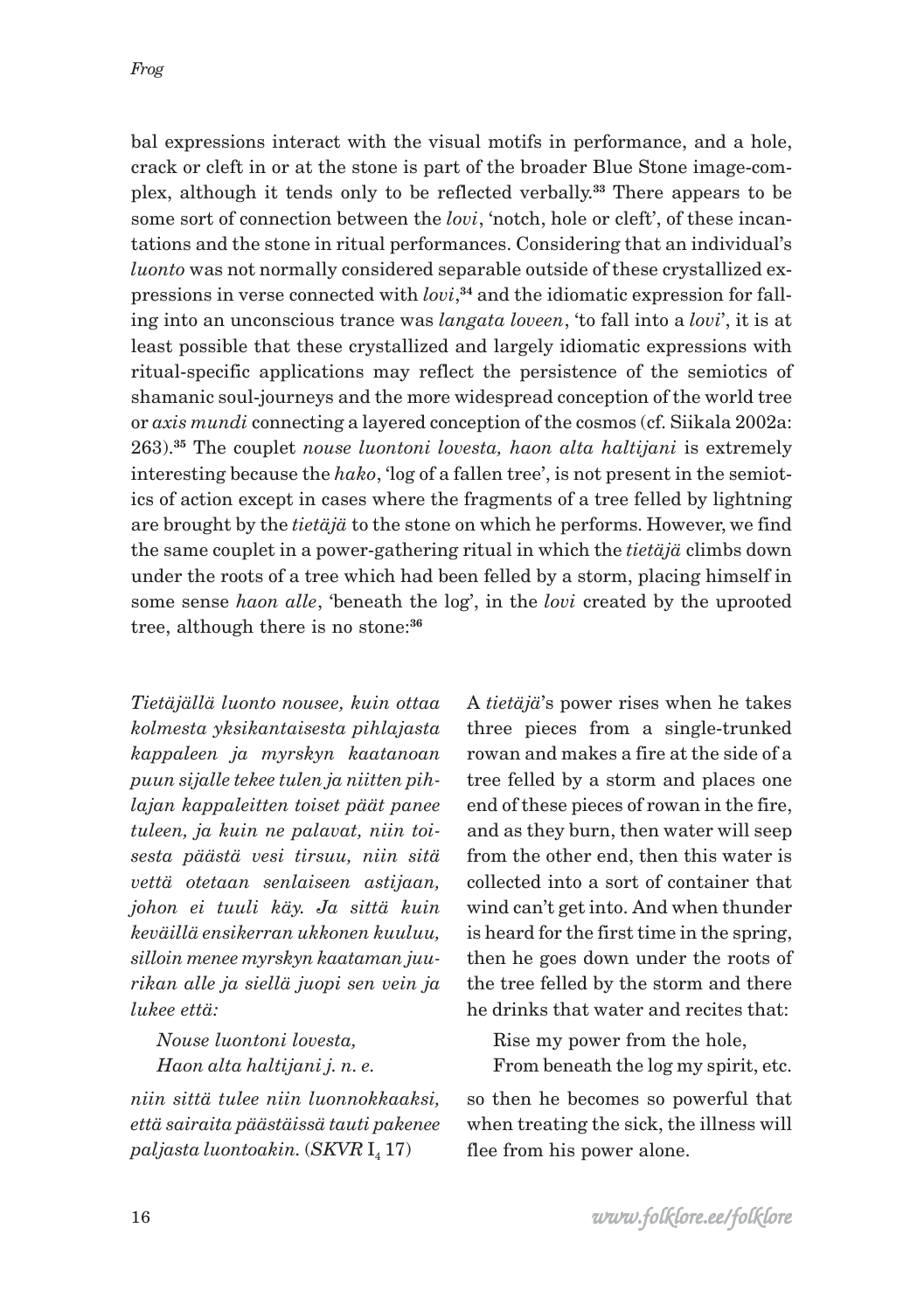When we have descriptions of performance activity associated with these incantations, we observe that there are strong associations with Ukko, the god of thunder, on whom the *tietäjä* relied heavily for support (Siikala 2002a: 203– 208; Haavio 1967: 331–333), evident both in the explicit expressions in incantations and also in the significance of the sound of thunder and trees felled by lightning or during a storm in ritual performance. The latter is particularly apparent in the description of this ritual: the potion is made from the sap of a rowan tree, the tree of the thunder god (Setälä 1912: 199–208; Krohn 1932: 40– 46) which in some contexts appears to have alternated with the wood of a tree split by lightning (cf. Krohn 1932: 45–46); the potion is prepared at a tree felled by a storm, or the activity of Ukko; the first thunder of spring, or Ukko's first activity in the year, marks the time when the *tietäjä* should return to this tree felled by a storm, climb beneath its roots, and drink the potion reciting a 'rise, my power, from the hole, from beneath the log, my spirit' incantation.

The performative action of this rite appears to be a much more focused activation of specific conceptions of the Blue Stone as a source of power at the beginning of the world. It appears to relate to a specific mythic event which was associated with magical performance and incantation *historiolae* rather than epic, and its transmission as 'secret' knowledge, and more specifically as 'secret' knowledge which deviated from conventional epic sequences, may be largely responsible for the very few variants which were recorded (cf. Frog 2008). In this form, the Blue Stone is broken open and contains beer or a magic potion. The mythic event describes Väinämöinen, the cultural model for the *tietäjä*, breaking open the stone at the conclusion of the creation of the world rather than passing into the epic Sampo cycle. Inside, he discovers an adversary drinking the beer, destroys the adversary, and the Great Oak, a worldtree image, grows up out of the Blue Stone as a result. The Great Oak must be chopped down because it has stopped up the heavens, and magic shot is created from the fallen tree's fragments,**37** which is why the mythic event provides a relevant *historiola* in incantations for curing magic shot.

In the ritual, the stone is not physically present in the landscape, but it may be present in some sense in the images activated through the incantation. The *tietäjä* situates himself in the location of this magic potion in the cosmogonic event, within the broken Blue Stone beneath the felled world tree reflected through his position in the hole – in the *lovi*, beneath the log, of the opening lines of the incantation. The association of the essential motifs of the rite with Ukko in conjunction with this cosmogonic Blue Stone image may betray an identification of Ukko with the figure who chops down the Great Oak. Within the incantation tradition, the Great Oak is chopped down by a small man from the sea whose 'original' identity is obscure (cf. Haavio 1967: 352–353), but he is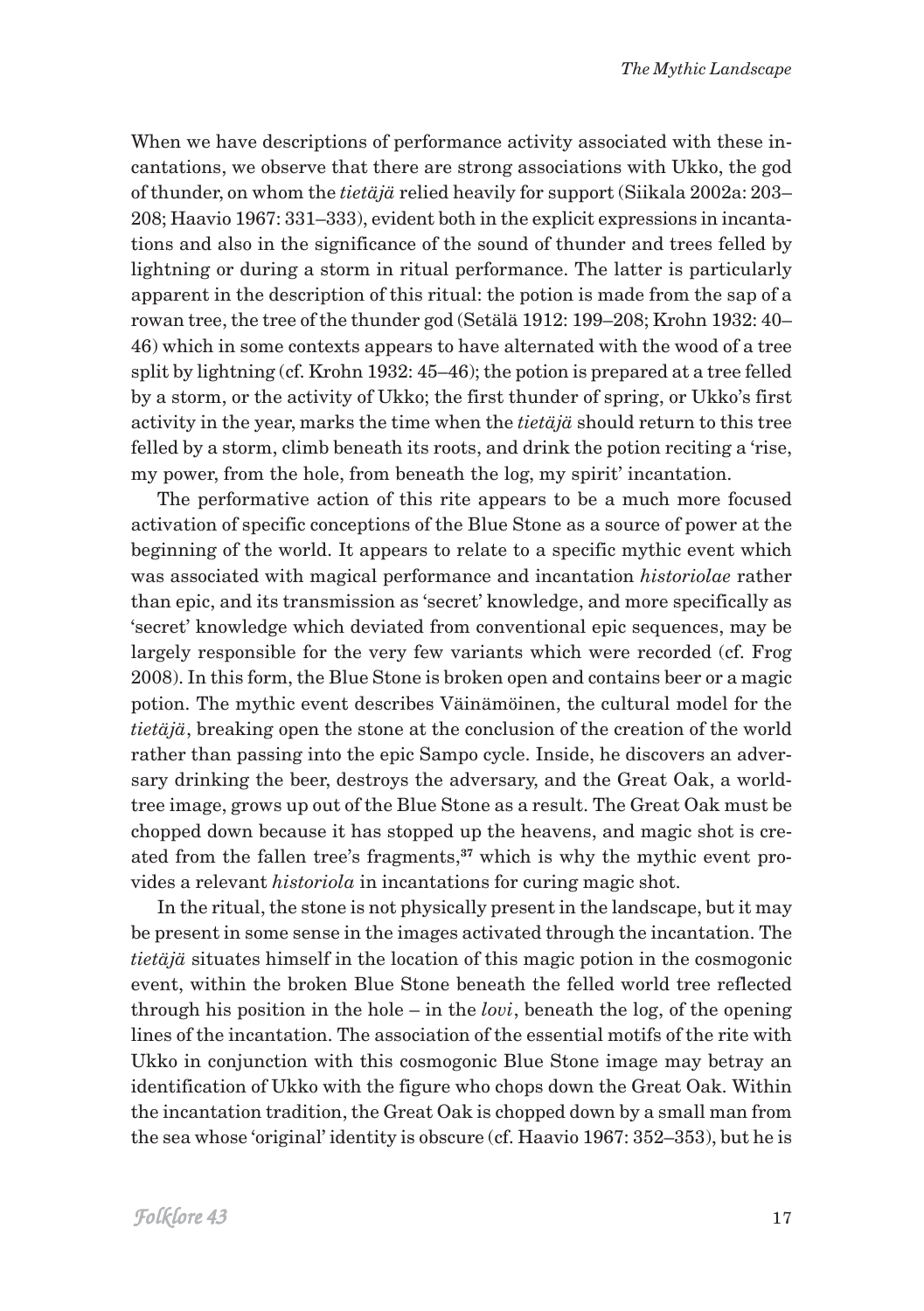referred to as *ukko*, literally 'old man' (the conventional term for the thunder god), and occasionally the diminutive form *ukkonen*, 'thunder'.**38** It is very probable that this figure was sometimes interpreted as the thunder god or his representative due to the significance of this figure to the institution of the *tietäjä* and the obscurity of the figure in the broader tradition.**39** This powergathering ritual appears to have developed on the same mythic model in which the coveted 'beer' is in the stone beneath the felled world tree, and the associations of the primary motifs in the performance with Ukko imply that the cosmogonic event which was being activated in the landscape was attributable to Ukko as well. The 'image power' which is loaded into this performance as a system of visual motifs and associations with Ukko appear intended to activate a specific mythological narrative as a referent, generating an identity between the mythic and ritual events.

Both of the examples outlined above underline the relationships between the verbal expression and physical action in a coherent ritual performance. These augment one another in the manipulation of mythic images and their 'image power', whether the activation is a manipulation of motifs which transform the performance into an event of mythic or even cosmological proportions (cf. Frankfurter 1995), or generating an identity with a recognizable cosmogonic event (cf. Tarkka 2005). The *tietäjä* can (apparently) use any stone fixed in the earth or tree felled by a storm that appears in the landscape, but through the application of images in the form of objects, motions and words, a stone will cease being just any stone and take on a cosmological identity.

# **INTERNALIZATION AND INTERPRETATION: MACROCOSM, MICROCOSM AND INTERPRETATION**

The *tietäjä* activates this system of associations in order to connect his power to the power inherent in the creation of the world and the creation of the world order. However, it is important to recognize that the systems of application were in a continuous process of development and re-interpretation, and the process of closed conduit transmission associated with the knowledge of magic and ritual may have led to a broad range of understandings of identical systems of formulae and motifs – such as the identity of the little man from the sea who fells the Great Oak or the significance of the frying pan on the *alakivi*. **40** It is in fact impossible to distinguish the differences in how these images were understood by the people who used them, which cases are examples of individuals activating specific conceptions associated with the cosmology, and which cases are examples of individuals conservatively repeating inherited patterns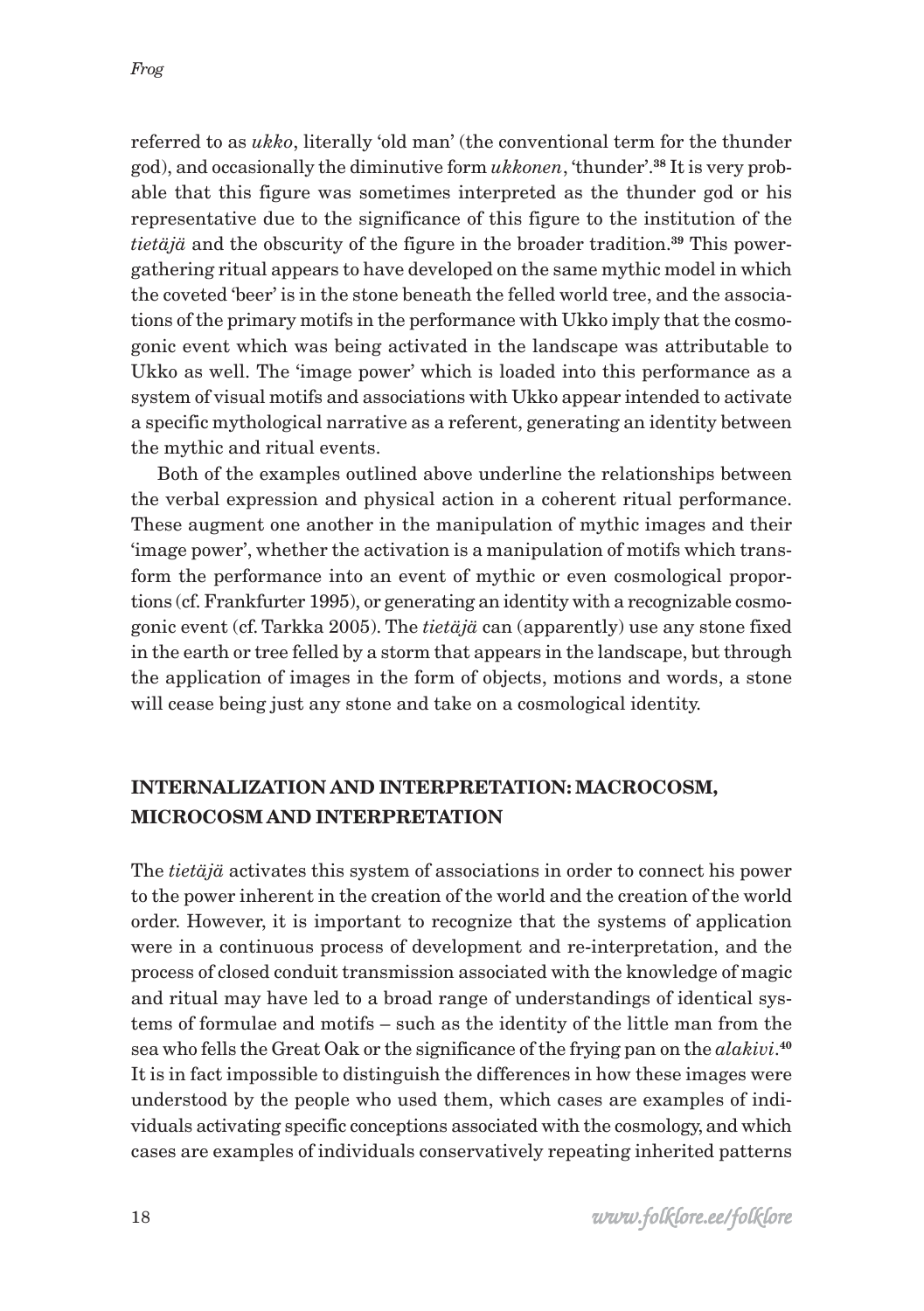of performative action and verse, understanding the elements and the whole as having a loaded value and significance, but not understanding the semiotics of the performance itself or its relationship to a specific mythic event or image.

This is particularly true in the case of Blue Stone images, which were so flexible and had such a broad range of applications. It is also evident in the case of the couplet, *nouse luontoni lovesta, haon alta haltijani* discussed above: these expressions were verbally conservative but developed different interpretations and applications in different regions (Siikala 2002a: 250–260) – even within Archangel Karelia it is not entirely clear whether all of the performers understood it in the same way. In some cases it is unclear whether the performer or informant understood the incantation as raising *luonto*, in the sense of 'a being's inherent personal power', or as a *haltija* in the broader sense of 'a local guardian spirit' – an issue augmented by the unusual objectification of the *luonto* which is nearly unique to these incantations.**41** This subjective understanding of the parallel terms is accompanied by the subjective understanding of whether the *luonto/haltija* was raised by establishing an identity between a feature in the landscape and a mythic Blue Stone image, or it was actually a local inhabitant of a particular tree or stone in the immediate landscape (which might be correspondingly loaded with 'image power'). The same is also true of banishment locations, where the more brief the incantation, the more ambiguous and more subjective the understanding of whether the illness agent is being expelled to a location in the mythic topography, to a stone in the immediate landscape, or whether perhaps the two were considered the same.**<sup>42</sup>**

By approaching accounts of specific rites within a thick corpus, it becomes possible to shake off many of the assumptions which we may impose on examples of the traditions we encounter. A thick corpus provides a means for learning and interpreting 'word power' and 'image power' in the vernacular semiotic system, contextualizing examples within the relevant horizons of a tradition ecology. Research in folkloristics has exhibited an increasing inclination to shift emphasis from studying folklore phenomena in isolation to approaching specific phenomena within the broader contexts of their relationships to other material in the same genre and networks of relationships between genres, or genre systems. These networks of relationships participate in the development of the significance of elements which may carry 'word power' or 'image power'. The emphasis placed on verbal aspects of performance traditions has eclipsed the significance of visual aspects of performance within these networks of relationships and how visual aspects of performance can be adapted and applied for the generation of meanings. This paper has attempted to show that visual aspects of performance participate in and interact with the semiotics of verbal performance. It is only within the context of a thick corpus that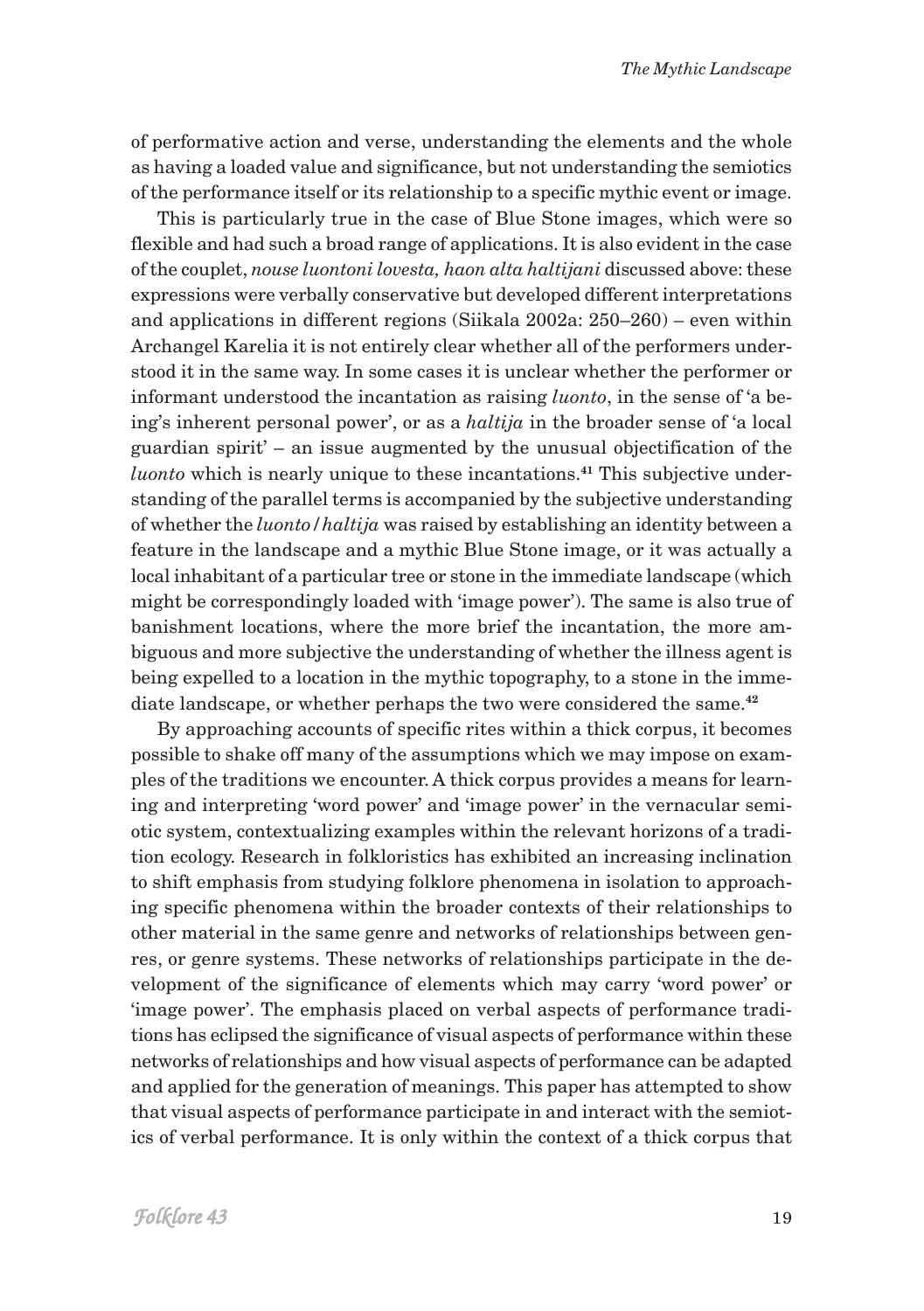the significance of these visual motifs emerge, and only within a thick corpus does it become possible to see the performance and the landscape itself even as it was seen – if only as through a glass darkly.

## **ACKNOWLEDGEMENTS**

I would like to thank Ulla Piela for her comments on an earlier version of this paper as well as the comments of my two anonymous reviewers. I would also like to thank Lotte Tarkka for her suggestions in the translations.

# **NOTES**

- **1** An earlier version of this paper was presented at the Suomen Kansantietouden Tutkijain Seuran kevätkoulu, Helsinki, Finland, 9 May 2008.
- **<sup>2</sup>** For an overview of the concept of tradition ecology, see Kamppinen 1989: 37–46. See also Honko 1981.
- **<sup>3</sup>** The mythic event is found in only two poetic variants collected in the region under consideration: *SKVR*  $I_1$  35 and  $I_1$  47. This event connects the creation sequence of the mythological Sampo cycle to the creation of *Iso Tammi*, the 'Great Oak'. Although the tradition was rarely documented in the region, it was clearly known in some form as far south as Ingria (cf. *SKVR* IV<sub>2</sub> 1807, IV<sub>2</sub> 2105; IV<sub>3</sub> 4040, IV<sub>3</sub> 4241). See further Frog 2008: 151–153.
- **<sup>4</sup>** Stark 2006; 2002b; Siikala 2002a; Foster 1965; cf. Nietzsche, *Zur Genealogie der Moral*, "Was bedeuten asketische Ideale?"
- **<sup>5</sup>**Note that there was a range of variation in conceptions of the mythic world (or at least their representations), and that the conventions associated with the mythic world and its inhabitants are not entirely consistent across genres, if we compare, for example, epic, incantation, and lament.
- **<sup>6</sup>** In these rituals the *tietäjä* almost always places himself on the stone; for the animal on an *alakivi*, an 'earth-fast stone' *SKVR* I<sub>4</sub> 1683; I<sub>4</sub> 1683a; I<sub>4</sub> 1685; I<sub>4</sub> 1688; cf. I<sub>4</sub> 1589; I<sub>4</sub> 1690.
- <sup>7</sup> *SKVR* I<sub>4</sub> 9; I<sub>4</sub> 15; I<sub>4</sub> 16; cf. I<sub>4</sub> 1762.
- <sup>8</sup> *SKVR* I<sub>4</sub> 8; I<sub>4</sub> 473; I<sub>4</sub> 2066.
- <sup>9</sup> It is unclear whether this stone has any relationship to the *ukon multa*: cf. *SKVR* I<sub>4</sub> 4; I4 10; I4 16; I4 1959.
- <sup>10</sup> *SKVR* I<sub>4</sub> 16; I<sub>4</sub> 17; cf. *SKVR* I<sub>4</sub> 4; I<sub>4</sub> 10; I<sub>4</sub> 1752; I<sub>4</sub> 1959.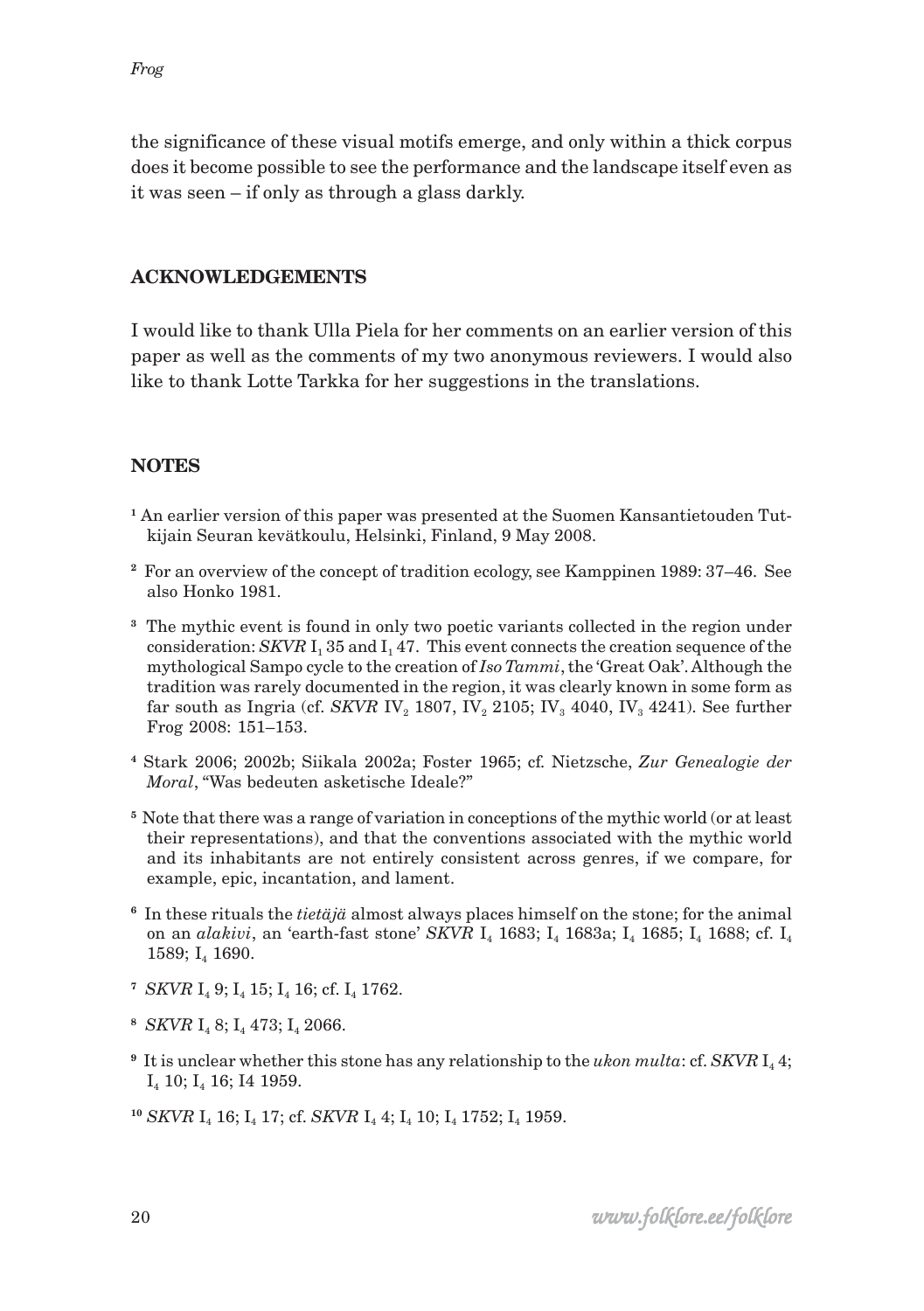<sup>11</sup> *SKVR* I<sub>4</sub> 8; I<sub>4</sub> 2066; cf. *SKVR* I<sub>4</sub> 1309; I<sub>4</sub> 1760; I<sub>4</sub> 1761.

- <sup>12</sup> *SKVR* I<sub>4</sub> 16; cf. *SKVR* I<sub>4</sub> 4.
- <sup>13</sup> *SKVR* I<sub>4</sub> 15; cf. *SKVR* I<sub>4</sub> 17; I<sub>4</sub> 638.
- <sup>14</sup> *SKVR* I<sub>4</sub> 9; I<sub>4</sub> 15; I<sub>4</sub> 17; cf. I<sub>4</sub> 1762.
- <sup>15</sup> *SKVR* I<sub>t</sub> 9: I<sub>t</sub> 473.
- <sup>16</sup> *SKVR* I<sub>4</sub> 15; I<sub>4</sub> 16; I<sub>4</sub> 473; I<sub>4</sub> 2066; cf. *SKVR* I<sub>4</sub> 18; I<sub>4</sub> 908; I<sub>4</sub> 1309; I<sub>4</sub> 1760; I<sub>4</sub> 1761; for the patient being stripped nude, cf. *SKVR*  $I_4$  648;  $I_4$  745.

<sup>17</sup> *SKVR* I<sub>4</sub> 389, 8–9.

**18** Lauri Honko (1998; 2003) places great emphasis on visual memory in epic reproduction much as Christine Goldberg (1997) has stressed its importance in folktale reproduction, and which has been discussed more generally in relation to oral traditions by David Rubin (1995). The relationship between verbal and visual memory is extremely complex (cf. Schooler & Engstler-Schooler 1990) and particularly difficult to address in the research of oral traditions in which the visual elements are developed on a highly subjective basis through the interpretation of verbal and other modes of representation, while the conventions of verbal representation (e.g., Kalevalaic poetry) may result in a degree of non-equivalence in the relationship between word and image in performance. These issues are too involved to be addressed in detail here.

- **<sup>19</sup>** Blue Stone images correspond to one of the seven categories of banishment location types proposed by Matti Kuusi (1963: 211–212). Kuusi's location-types may be summarized as: sending the malignant agent 1) back to the one who sent it; 2) back to the element, object or place of origin in a real-world topography; 3) to the extremes of cartographic space, which includes locations in the mythic topography; 4) to a Blue Stone image; 5) to an animal spirit-helper; 6) to a place identified with death or the dead in the real-world topography; 7) to Christian images of Hell. Cf. Brummer 1908; Siikala 2002a: 178–194.
- **<sup>20</sup>** Carl von Sydow (1948: 12) first proposed that traditions were carried along 'conduits of transmission'; this theory has been extensively developed by Linda Dégh and Andrew Vázsonyi (1975; Dégh 1995: 173–212).
- <sup>21</sup> Cf. *SKVR* I<sub>1</sub> 200, 14–17; I<sub>1</sub> 284, 40–41; I<sub>3</sub> 1300, 18–22; I<sub>3</sub> 1304, 3–4; I<sub>3</sub> 1283, 1; for examples of *ilokivi* without *kirjava kivi* as a parallel expression, see *SKVR* I<sub>3</sub> 1286, 12; I<sub>3</sub> 1292, 5; I<sub>3</sub> 1295, 3; I<sub>4</sub> 1446, 20; I<sub>4</sub> 1873, 9; I<sub>4</sub> 2213, 1. The applications of *kirjava kivi* were far more dynamic, although it is interesting to observe that in the Sampo cycle of the Perttunen family, the *kirjava kivi* is applied as the location of Väinämöinen's lament (cf. *SKVR* I<sub>1</sub> 54, 58; I<sub>1</sub> 58, 89).
- <sup>22</sup> *SKVR* I<sub>2</sub> 1025, 154–63 (*Lemminkäisen virsi*); I<sub>3</sub> 1290, 63–69; I<sub>4</sub> 479, 23–26; I<sub>4</sub> 630, 22–26; I<sub>4</sub> 671, 25–29; cf. Osmotar making beer in *SKVR* I<sub>2</sub> 787, 5; I<sub>2</sub> 791a, 10;
- <sup>23</sup> *SKVR* I<sub>1</sub> 49, 11–17 [also I<sub>3</sub> 1466]; I<sub>1</sub> 124 [also I<sub>3</sub> 1467].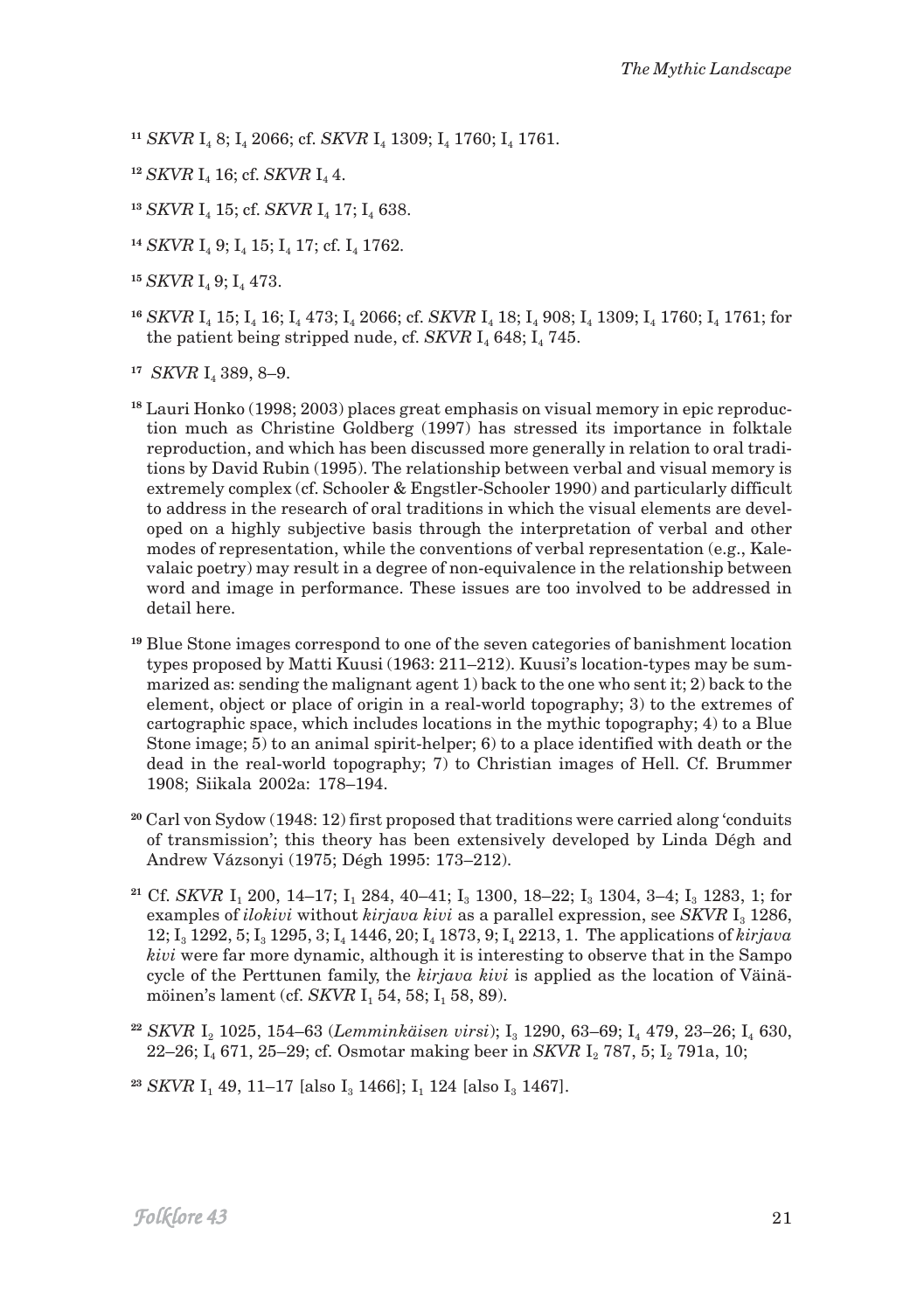- **<sup>24</sup>** E.g., *Tuulen synty*, in which 'beneath an *alakivi*' is paralleled by 'between two cliffs'  $(SKVR I<sub>4</sub> 1003, 5-6; cf. SKVR I<sub>4</sub> 1005, 3-6; in which both lines appear but have been$ divided).
- <sup>25</sup> *SKVR* I<sub>4</sub> 842; cf. *kirjava kivi* in rapids, *SKVR* I<sub>4</sub> 809 (see also I<sub>4</sub> 866) and fiery rapids, *SKVR* I<sub>4</sub> 807; I<sub>4</sub> 836, I<sub>4</sub> 867.
- <sup>26</sup> Cf. standing naked on an *alakivi* as a defence against magic shot in *SKVR* I<sub>1</sub>49, 11– 17 [also  $I_3$  1466]; I<sub>1</sub> 124 [also I<sub>3</sub> 1467].
- **<sup>27</sup>** I am thankful to Lotte Tarkka for discussing these lines with me.
- **<sup>28</sup>** The word *riehtilä*, 'frying pan', does not normally appear associated with *kipuvuori* in Viena Karelia, although it does appear in other magical contexts – cf. standing on a *riehtilä* and turning for protection  $(SKVR I_4 2083)$ ; and associated with protecting the bride or bridal pair (*SKVR*  $I_4$  1875;  $I_4$  1867c;  $I_4$  2509).
- <sup>29</sup> *SKVR* I<sub>4</sub> 583, 22–28.
- <sup>30</sup> *SKVR* I<sub>4</sub> 11; I<sub>4</sub> 12; I<sub>4</sub> 13; I<sub>4</sub> 14; I<sub>4</sub> 15; I<sub>4</sub> 16; I<sub>4</sub> 526; I<sub>4</sub> 630; I<sub>4</sub> 707; I<sub>4</sub> 750; I<sub>4</sub> 1754; cf. *SKVR* VI<sub>1</sub> 2971; VI<sub>1</sub> 2972; VI<sub>2</sub> 4216,; VI<sub>2</sub> 6051; VI<sub>2</sub> 7346; VII<sub>3</sub> 145; VII<sub>4</sub> 1621; VII<sub>4</sub> 1741; VII<sub>4</sub> 1743; VII<sub>4</sub> 2822; VII<sub>4</sub> 2957; VII<sub>4</sub> 3020; VII<sub>5</sub> 4615; VII<sub>5</sub> 4682; VII<sub>5</sub> 4697; VII<sub>5</sub> 4737; VII<sub>5</sub> 4751; VII<sub>5</sub> 4905; IX<sub>4</sub> 3; IX<sub>4</sub> 4; IX<sub>4</sub> 6; IX<sub>4</sub> 13; IX<sub>4</sub> 902. See also Järvinen 1959; Siikala 2002a.
- <sup>31</sup> Cf. *SKVR* I<sub>4</sub> 11; I<sub>4</sub> 12; I<sub>4</sub> 13; I<sub>4</sub> 526; I<sub>4</sub> 630; I<sub>4</sub> 707; I<sub>4</sub> 750; see also Järvinen 1959. *SKVR* I4 16 and I4 17 record only the first couplet followed by *j.n.e.*, 'etc.' The regularity of the sequence of this collection of four formulaic expressions can be considered a variety of 'multiform' as described by Lauri and Anneli Honko (1998) because it appears that although the formulae have a conventional sequence, they can be expanded by being interspersed with additional lines.
- **32** This combination of stone and log appears in several contexts as a form of banishment location, both for illness agents (Brummer 1908), animals which threaten livestock (cf. *SKVR*  $I_4$  1676, 11–12), and also, for example, in the epic context of the singing competition between Väinämöinen and Joukahainen. In the latter contexts, *kynsin kylmähän kivehen, hampahin vesihakohon* is most often associated with Joukahainen's dog (cf. *SKVR* I<sub>1</sub> 189, 37–39), in which case it seems probable that the application of the couplet in this context has at least some historical association with applications in the banishment of animals which threaten livestock (cf. Siikala 2002: 263; and also *SKVR*  $I_4$  11), observing that this is strictly regarding the image of the fallen log combined with the stone rather than the images of the mythic tree which stands or grows on the stone and has a different range of manifestations and applications. See further Frog 2008.
- <sup>33</sup> Cf. *SKVR* I<sub>4</sub> 1690 in which the hole is physically made under an *alakivi*.
- **<sup>34</sup>** Stark 2002a: 74–76: *luonto* is also sometimes said to have been 'put' in the *lovi* (*SKVR*  $I_4$  12) or to have lain there for a long time (cf. *SKVR*  $I_4$  23–24; and further Järvinen 1959: 18; Siikala 2002: 260; *SKVR* VII<sub>3</sub> 41; VII<sub>1</sub> 61; VII<sub>5</sub> 4905; XII<sub>2</sub> 5443; cf. *Vipusen käyntö SKVR* XII 65).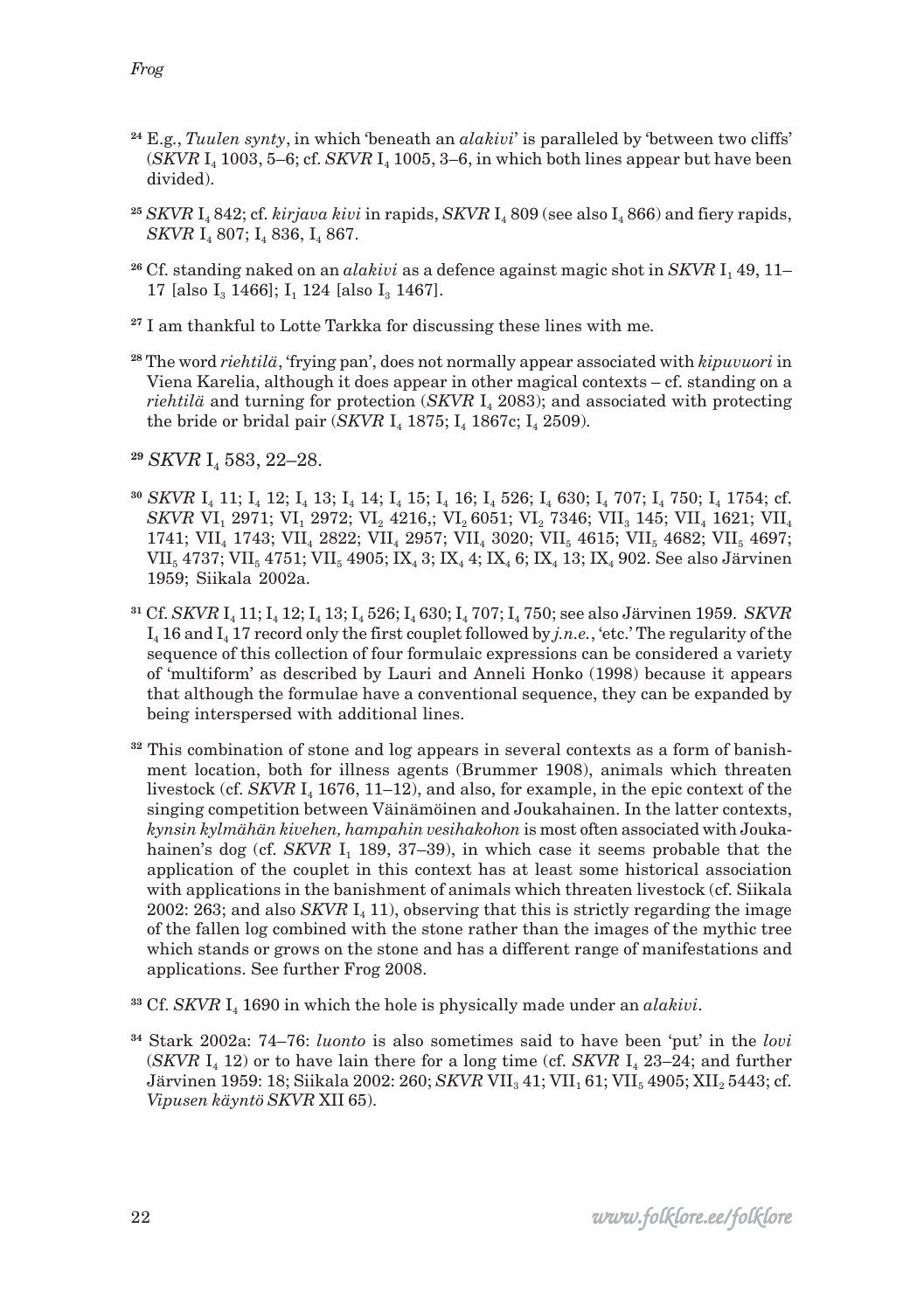- **<sup>35</sup>** On Elias Lönnrot's account of how a *tietäjä* could go on unconscious soul-journeys to distant locations after sitting on a stone and reciting incantations, see Siikala 1991: 202; cf. Järvinen 1959; Frog 2008; *SKVR* XII, 3520. On the persistence of the semiotics of shamanistic soul journeys in mythological epic poetry, see Siikala 2002a.
- <sup>36</sup> Cf. *SKVR*  $I_4$  638, in which the tree felled by the storm appears and a hole is actually made beneath it while the mythic blue stone image appears in the verbal portion of the incantation; in *SKVR* I<sub>4</sub> 1690, the hole is physically made under an *alakivi*.
- <sup>37</sup> The most commonly quoted variant of this event is *SKVR* I<sub>1</sub> 37, appearing with translation and discussion in Frog 2008.
- **<sup>38</sup>** In Viena Karelia: *Ukko SKVR* I4 799; I4 806; I4 835; I4 835a); I4 863; *Ukkonen SKVR* I<sub>4</sub> 805; I<sub>4</sub> 861; I<sub>4</sub> 863; cf. Franssila 1900: 395-396.
- **<sup>39</sup>** On tradition dominants see Honko 1981; on the range of representations of this figure across the cultural areas where the Great Oak myth persisted, see Franssila 1900.
- **<sup>40</sup>** For an unusual application of several of the motifs discussed here applied in a wedding ritual, see Suurhasko 1977: 119.
- <sup>41</sup> Cf. *SKVR*  $I_4$  10 and  $I_4$  11 in which the informants refer to raising the *haltie* rather than the *luonto* in describing a rite in which the parallel couplet appears, observing that in both incantations *luonto* is referred to in the first line.
- **<sup>42</sup>** Cf. Siikala 2002a: 276–277; Reichborn-Kjennerud 1928: 14–15.

#### **REFERENCES**

- Ahlqvist, Arja 1995. Sinie kamni, kamennye baby. [Blue Stones, Stone Women.] *Journal de la Société Finno-Ougrienne,* No. 86, pp. 7–32.
- Brummer, Onni Johannes 1908. *Über die Bannungsorte der finnischen Zauberlieder*. Mémoires de la Société Finno-ougrienne 28. Helsinki: Finnische Literaturgesellschaft.
- Dégh, Linda 1995. *Narratives in Society: A Performer-Centered Study of Narration*. FF Communications, 255. Helsinki: Suomalainen Tiedeakatemia.
- Dégh, Linda & Andrew Vázsonyi 1975. The Hypothesis of Multi-Conduit Transmission in Folklore. In: D. Ben-Amos & K. Goldstein (eds.) *Folklore: Performance and Communication*. The Hague: Mouton, pp. 207–254.
- Van Dijk, Teun A. 1980. *Macrostructures: An Interdisciplinary Study of Global Structures in Discourse, Interaction, and Cognition*. Hillsdale, NJ: L. Erlbaum Associates.
- Foley, John Miles 1992. Word-Power, Performance, and Tradition. *The Journal of American Folklore*, Vol. 105, No. 417, pp. 275–301.
- Foley, John Miles 1995. *The Singer of Tales in Performance*. Bloomington: Indiana University Press.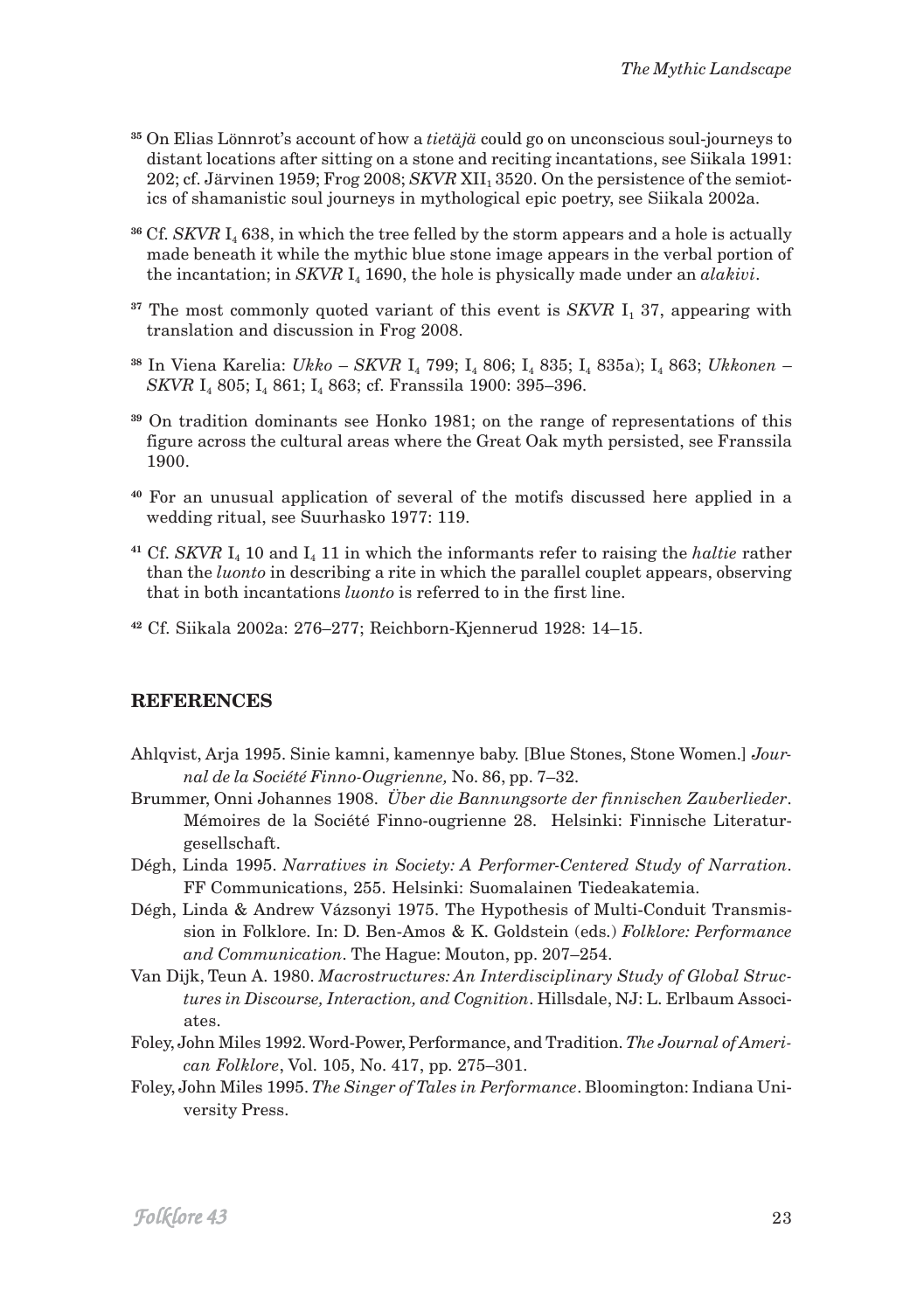- Foster, George M. 1965. Peasant Society and the Image of Limited Good. *American Anthropologist*, Vol. 67, No. 2, pp. 293–315.
- Frankfurter, David 1995. Narrating Power: The Theory and Practice of the Magical *Historiola* in Ritual Spells. In: M. Meyer & P. Mirecki (eds.) *Ancient Magic and Ritual Power*. Leiden: Brill, pp. 457–476.
- Franssila, Kaarlo A. 1900. *Kansanrunouden Tutkimuksia I: Iso Tammi Liitteineen*. [Folk Poetry Research I: The Great Oak and Associated Materials.] Helsinki: Suomalaisen Kirjallisuuden Seura.
- Frog 2008. The 'Blue Stone' in Finnish Healing Rituals and Incantation Formulae Sinii kamen' v finskikh lechebnykh ritualakh. In: G.S. Savel'eva, I.V. Il'ina & V.V. Volodin (eds.) *Narodnaia meditsina v sisteme kul*'*turnoi adaptatsii naseleniia Evropeiskogo Severa: itogi i perspektivy mezhdistsiplinarnykh issledovanii.* Syktyvkar, pp.141–161.
- Goldberg, Christine 1997. *The Tale of the Three Oranges*. FF Communications, 263. Helsinki: Suomalainen Tiedeakatemia.
- Haavio, Martti 1967. *Suomalainen Mytologia*. [Finnish Mythology.] Porvoo & Helsinki: WSOY.
- Honko, Lauri 1959. *Krankheitsprojektile: Untersuchung über eine urtümliche Krankheitserklärung*. FF Communications, 178. Helsinki: Suomalainen Tiedeakatemia.
- Honko, Lauri 1960. Varhaiskantaiset Taudinselitykset ja Parantamisnäytelmä. [Ancient Explanations for Illness and the Healing Drama.] In: J. Hautala (ed.) *Jumin Keko: Tutkielmia Kansanrunoustieteen Alalta*. Helsinki: Suomalaisen Kirjallisuuden Seura, pp. 43–111.
- Honko, Lauri 1981. Traditionsekologi En Introduktion. In: L. Honko & O. Löfgren (eds.) *Tradition och miljö: Ett kulturekologiskt perspektiv*. Lund: Liber Läromedel, pp. 9–63.
- Honko, Lauri 1998. *Textualizing the Siri Epic*. FF Communications, 264. Helsinki: Suomalainen Tiedeakatemia.
- Honko, Lauri 2000. Thick Corpus and Organic Variation: An Introduction. In: L. Honko (ed.) *Thick Corpus, Organic Variation and Textuality in Oral Tradition*. Studia Fennica Folkloristica, 7. Helsinki: Finnish Literature Society, pp. 3–28.
- Honko, Lauri 2003. *The Maiden's Death Song and The Great Wedding: Anne Vabarna's Oral Twin Epic Written down by A. O. Väisänen*. In collaboration with Anneli Honko & Paul Hagu. Helsinki: Suomalainen Tiedeakatemia.
- Honko, Lauri, & Honko, Anneli 1998. Multiforms in Epic Composition. In L. Honko, J. Handoo & J.M. Foley (eds.) *The Epic: Oral and Written*. Mysore: Central Institute of Indian Languages, pp. 31–79.
- Järvinen, Ulla-Marja 1959. 'Nouse Luontoni Lovesta': Tietäjän Nostatussanoista. ['Rise, my Power, from the Hole': Concerning the *Tietäjä*'s Words of Evocation.] In: *Kansanlääkintä: Loitsut: 1956–1960*. Helsinki: Helsingin Yliopisto, Folkloristiikan Laitos.
- Kamppinen, Matti 1989. *Cognitive Systems and Cultural Models of Illness: A Study of Two Mestizo Peasant Communities of the Peruvian Amazon*. FF Communications, 244. Helsinki: Suomalainen Tiedeakatemia.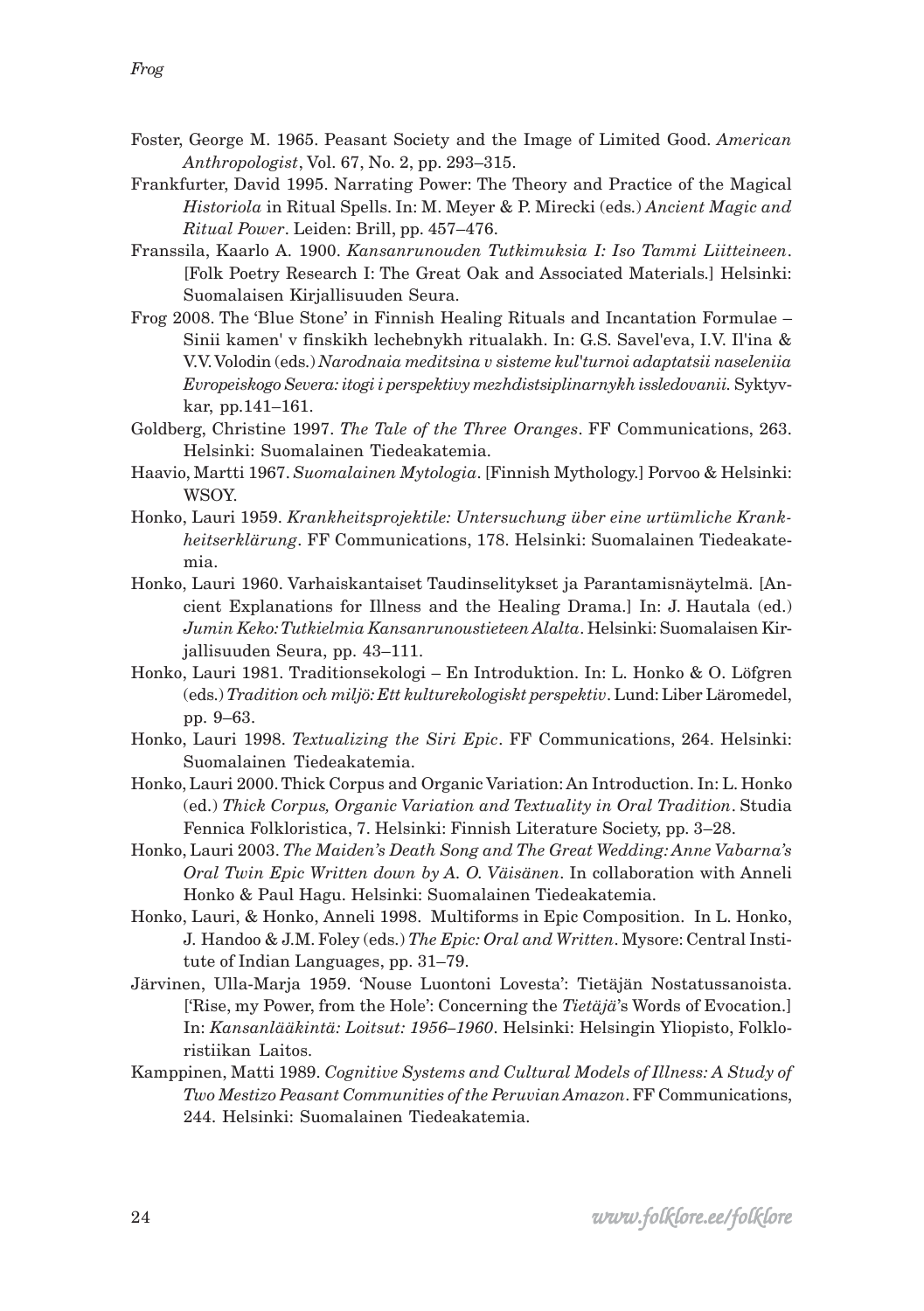- *Karjalan Kielen Sanakirja* [Dictionary of the Karelian Language.] 1968–2005. Helsinki: Suomalais-ugrilainen seura.
- Krohn, Kaarle 1917. *Suomalaiset Syntyloitsut: Vertaileva Tutkimus*. [Finnish Origin-Incantations: A Comparative Study.] Helsinki: Suomalaisen Kirjallisuuden Seura.

Krohn, Kaarle 1932. *Zur finnischen Mythologie*. Helsinki: Suomalainen Tiedeakatemia.

- Kuusi, Matti 1963. Varhaiskalevalainen runous. [Early Kalevalaic Poetry.] In: M. Kuusi, S. Konsala *et al.* (eds.) *Suomen Kirjallisuus*. Helsinki: Suomalaisen Kirjallisuuden Seura. Vol. 1, pp. 129–215.
- Lotman, Yuri M. 1990. *Universe of the Mind: A Semiotic Theory of Culture*. Trans. Ann Shukman. Bloomington: Indiana University Press.
- Mansikka, Viljo J. 1911. Der 'blaue Stein' in der finnischen Volkstradition. *Finnisch-Ugrische Forschungen,* No. 11, pp. 1–22.
- Mansikka, Viljo J. 1909. *Über russische Zauberformeln mit Berücksichtung der Blutund Verrenkungssegen*. Annales Academiae Acientiarum Fennicae. Helsinki: Suomalaisen Kirjallisuuden Seura.
- Piela, Ulla 2005. Parantajan rituaalinen kosketus. [The Ritual Contact of the Healer.] In: S. Huttunen & P. Nuolijärvi (eds.) *Tahdon sanoa. Kirjoituksia kielen ja perinteen voimasta*. Helsinki: Suomalaisen Kirjallisuuden Seura, pp. 11–31.
- Reichborn-Kjennerud, Ingjald 1928. Vår gamle Trolldomsmedisin I. Skrifter Utgitt av det Norske Videnskaps-Akademi i Oslo II: Hist.-Filos. Klasse. Oslo: Jacob Dybwad.
- Rubin, David C. 1995. *Memory in Oral Traditions: The Cognitive Psychology of Epic, Ballads, and Counting-Out Rhymes*. Oxford: Oxford University Press.
- Schooler, Jonathan W. & Engstler-Schooler, Tonya Y. 1990. Verbal Overshadowing of Visual Memories: Some Things Are Better Left Unsaid. *Cognitive Psychology*, Vol. 22, No. 1, pp. 36–71.
- Setälä, Emil N. 1912. Aus dem Gebiet der Lehnbeziehungen. *Finnish-Ugrische Forschungen,* Vol. 12, pp. 161–289.
- Siikala, Anna-Leena 1992. Understanding Narratives of the 'Other'. In: R. Kvideland (ed.) *Folklore Processed: In Honour of Lauri Honko on His 60th Birthday, 6th March 1992*. Ed. Reimund Kvideland. Helsinki: Suomalaisen Kirjallisuuden Seura, pp. 200–213.
- Siikala, Anna-Leena 1986. Variation in the Incantation and Mythical Thinking: The Scope of Comparative Research. *Journal of Folklore Research*, Vol. 23, Nos. 2–3, pp. 187–204.
- Siikala, Anna-Leena 2002a. *Mythic Images and Shamanism: A Perspective on Kalevala Poetry*. FF Communications, 280. Helsinki: Suomalainen Tiedeakatemia.
- Siikala, Anna-Leena 2002b. The Singer Ideal and the Enrichment of Poetic Culture: Why Did the Ingredients for the Kalevala Come from Viena Karelia? In: L. Honko (ed.) *The Kalevala and the World's Traditional Epics*. Helsinki: Suomalaisen Kirjallisuuden Seura, pp. 26–43.
- Siikala, Anna-Leena & Siikala, Jukka 2005. *Return to Culture: Oral Tradition and Society in the Southern Cook Islands*. Helsinki: Suomalainen Tiedeakatemia.